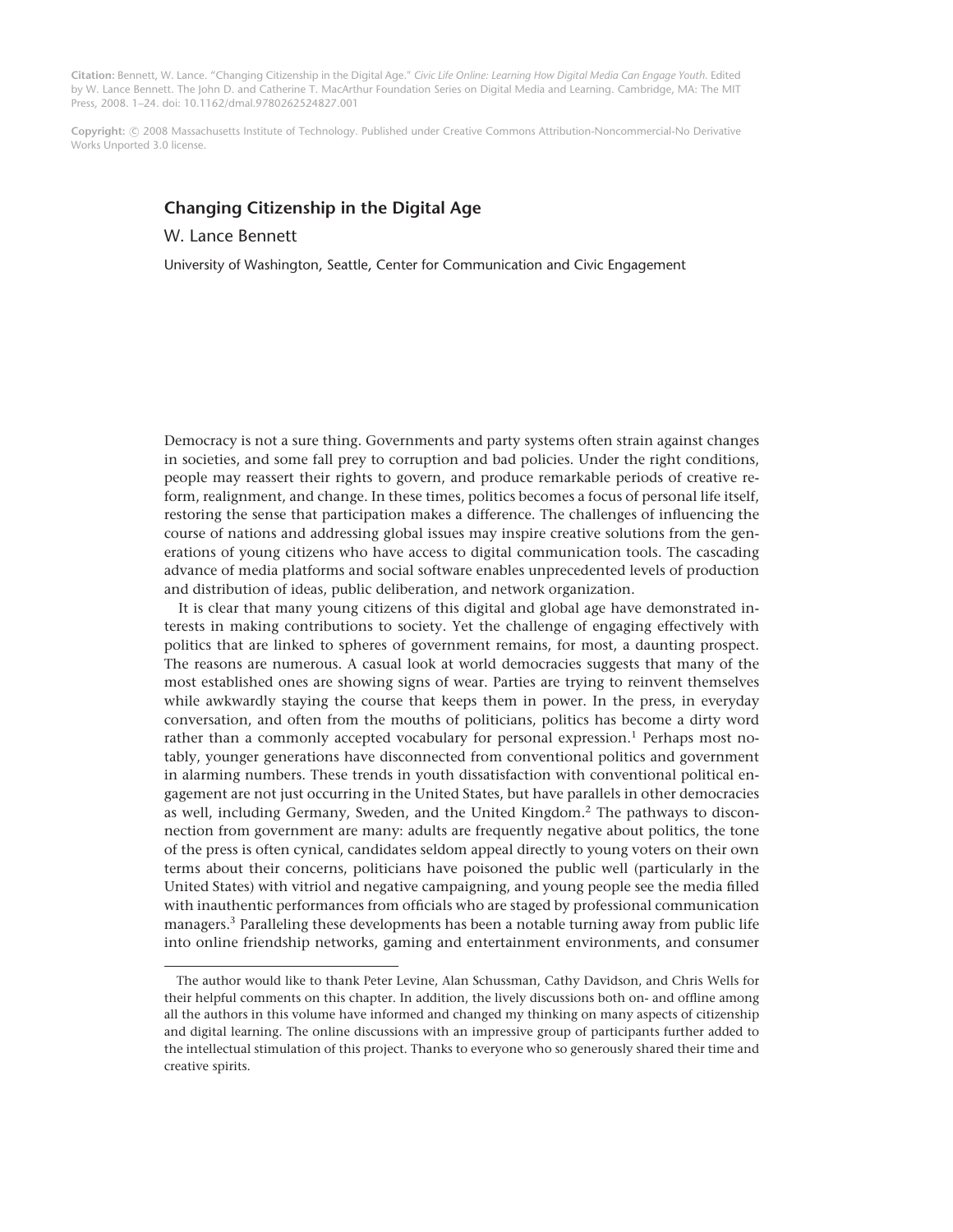pursuits. Where political activity occurs, it is often related to lifestyle concerns that seem outside the realm of government.<sup>4</sup>

Many observers properly note that there are impressive signs of youth civic engagement in these nongovernmental areas, including increases in community volunteer work, high levels of consumer activism, and impressive involvement in social causes from the environment to economic injustice in local and global arenas.<sup>5</sup> Some even ascribe civic engagement qualities to many activities that occur in online social networking and entertainment communities. For example, Henry Jenkins, Cathy Davidson, Mimi Ito, and Jochai Benkler argue that many forms of shared activity online (from blogging, to conflict and protest behavior in gaming, fan and entertainment sites) represent forms of civic or media engagement.<sup>6</sup> The chapter by Earl and Schussman in this volume makes a good case that online petitions to entertainment and media corporations constitute a kind of social activism that displays skills mirroring social movement repertoires of action.

Many of the spontaneous and creative forms of collective expression online seem more appealing than the options typically offered in youth engagement sites sponsored by governments and nongovernmental organizations (NGOs) in efforts to invigorate public life for young people. In Coleman's concluding chapter in this volume we learn that many well-intentioned youth engagement sites have clear ideas about what constitute proper citizen activities. As a result, these *managed* environments seem inauthentic and irrelevant to many young people. Indeed, Coleman's survey of *managed* (government- and NGO-built and -operated) and *autonomous* (youth-built and -operated) sites in the U.K. suggests that young citizens find more authentic experiences in edgier political sites and in entertainment media and games. The dilemma is that many of the political sites that young people build and operate themselves may avoid formal government channels for communication and action and may lack the resources needed to sustain and grow them.

A key question thus becomes how to nurture the creative and expressive actions of a generation in change, while continuing to keep some positive engagement with government on their screens.

## **Two Paradigms of Youth Engagement**

One goal of this chapter is to note and explore the sharply differing views of what constitutes civic engagement and citizenship for young people both on and off line. Indeed, there seem to be two different paradigms that contrast young citizens (roughly in the fifteen to twenty-five age range) as either reasonably active and *engaged* or relatively passive and *disengaged*. Like all paradigms, each foregrounds different core organizing values and principles, prompting proponents to weigh and select different sets of supporting facts and reasons. Each paradigm thus comes equipped with its own arguments and evidence, making it convincing to adherents and elusive and often maddening to those operating from the other constructed reality.<sup>7</sup>

The *engaged youth* paradigm implicitly emphasizes generational changes in social identity that have resulted in the growing importance of peer networks and online communities. In this view, if there is an attendant decline in the credibility or authenticity of many public institutions and discourses that define conventional political life, the fault lies more with the government performances and news narratives than with citizens who cannot engage with them.<sup>8</sup> In an important sense, this paradigm emphasizes the empowerment of youth as expressive individuals and symbolically frees young people to make their own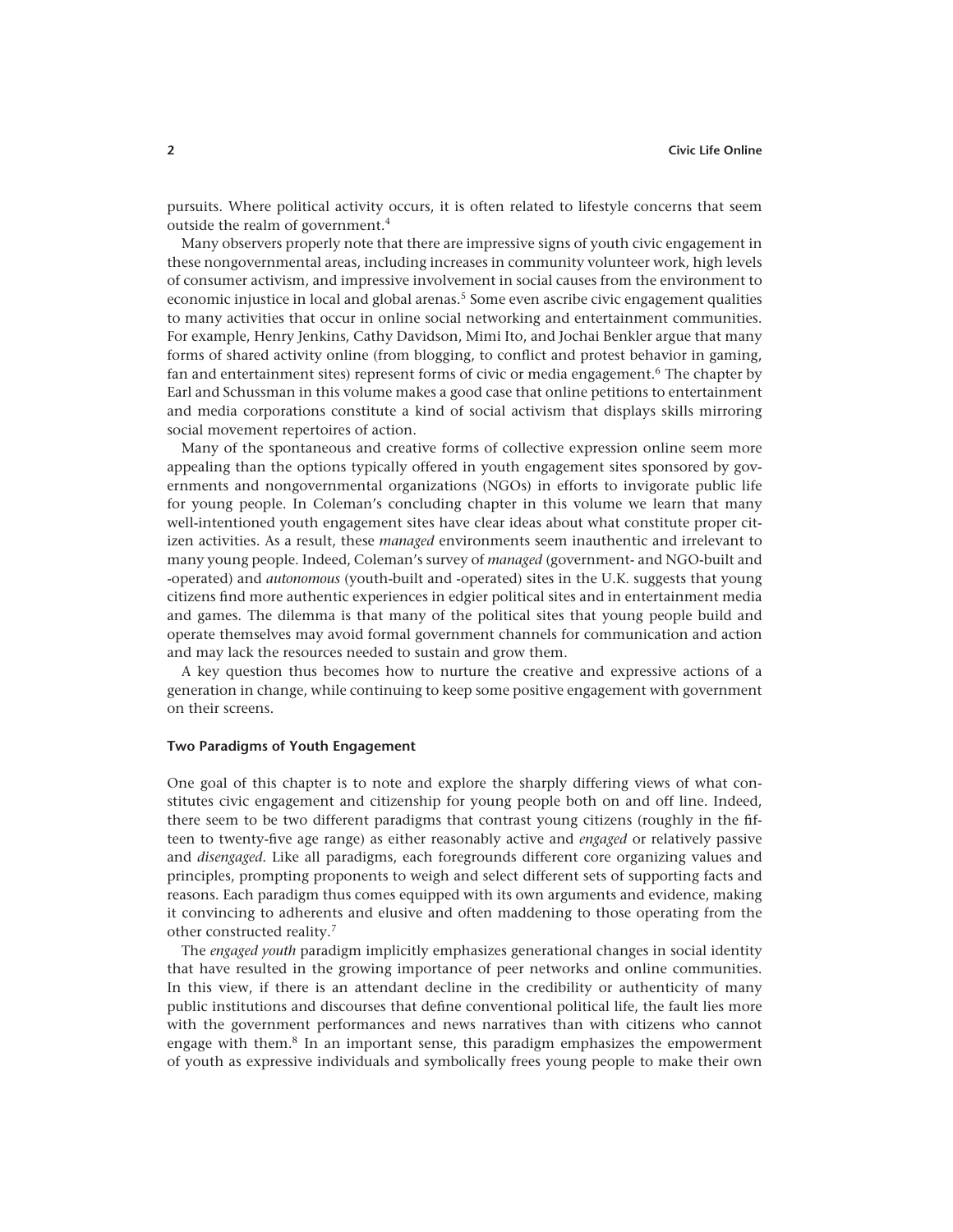creative choices. In the bargain, the engaged youth paradigm also eases the overriding duty to participate in conventional government-centered activities. In many cases, researchers in this school are only dimly aware of (and may tend to discount) research on declines and deficits in more conventional political participation among young citizens. As a result, the *engaged youth* paradigm opens the door to a new spectrum of civic actions in online arenas from MySpace to *World of Warcraft*. By contrast, the *disengaged youth* paradigm may acknowledge the rise of more autonomous forms of public expression such as consumer politics, or the occasional protest in MySpace, while keeping the focus on the generational decline in connections to government (e.g., voting patterns) and general civic involvement (e.g., following public affairs in the news) as threats to the health of democracy itself.

A typical exchange in a series of online discussions that accompanied the development of this volume found Jochai Benkler listing a variety of sites as examples of engaged youth, including the Harry Potter fan publication of the fictional wizard newspaper, the *Daily Prophet*. He also offered as evidence a Pew study showing that a majority of bloggers are under thirty, and roughly one third of them think of what they are doing as journalism. In his view, a faculty-student network for providing medicines to poor countries "must have missed the memo about lack of political engagement in today's youth."<sup>9</sup> In response, Ulises Mejias acknowledged the existence of some forms of civic life on the Web but expressed the following concerns: "If voting and reading the newspaper are deemed antiquated forms of civic participation, what kind of public sphere is being created by new forms of participation such as blogging, news aggregating, etc.?...the question is: what participant interests mold democracy's new architecture of participation? ... Yes, there are important alternative spaces, but as the Pew study that Yochai cites points out, while a minority is interested in exploiting these uses for pro-social political action, the majority of users are content to view the technologies as means for individual expression (articulated through consumer choices)."<sup>10</sup>

This exchange, along with many others, show that the same evidence can be interpreted differently when placed in different paradigm frames. One root of the difference is that the two paradigms reflect different normative views of what the good citizen ought to do when she grows up. The *engaged youth* viewpoint, in a sense, empowers young people by recognizing personal expression and their capacity to project identities in collective spaces. As Cathy Davidson noted in the online discussions, ". . . I think we have a unique opportunity to take advantage of peer-to-peer sites for creative, imaginative, activist learning purposes. That is a lot harder mission than critiquing the young.... I want to be attuned to what youth themselves say about the alternative forms of learning and social networking afforded by Web 2.0."<sup>11</sup>

By contrast, those who lean toward the disengaged youth perspective often worry about this very personalization or privatization of the political sphere and focus more on how to promote public actions that link to government as the center of democratic politics, and to other social groups and institutions as the foundations of civic life. As David Buckingham (editor of the MacArthur series volume on identity) put it:

Part of me would agree that we do need to be worried, although I would accept that disengagement is a fairly understandable response to what currently seems to count as "public affairs." Yes, new media may be offering new possibilities for civic participation, at least for some—although we need to know if this is just for the "usual suspects." ...

But the point that worries me a little is the Harry Potter anecdote. OK, young people may well be participating and engaging in all sorts of very active and interesting ways online; and we could probably think of many other examples. But in what ways is this CIVIC engagement? . . . "media engagement" is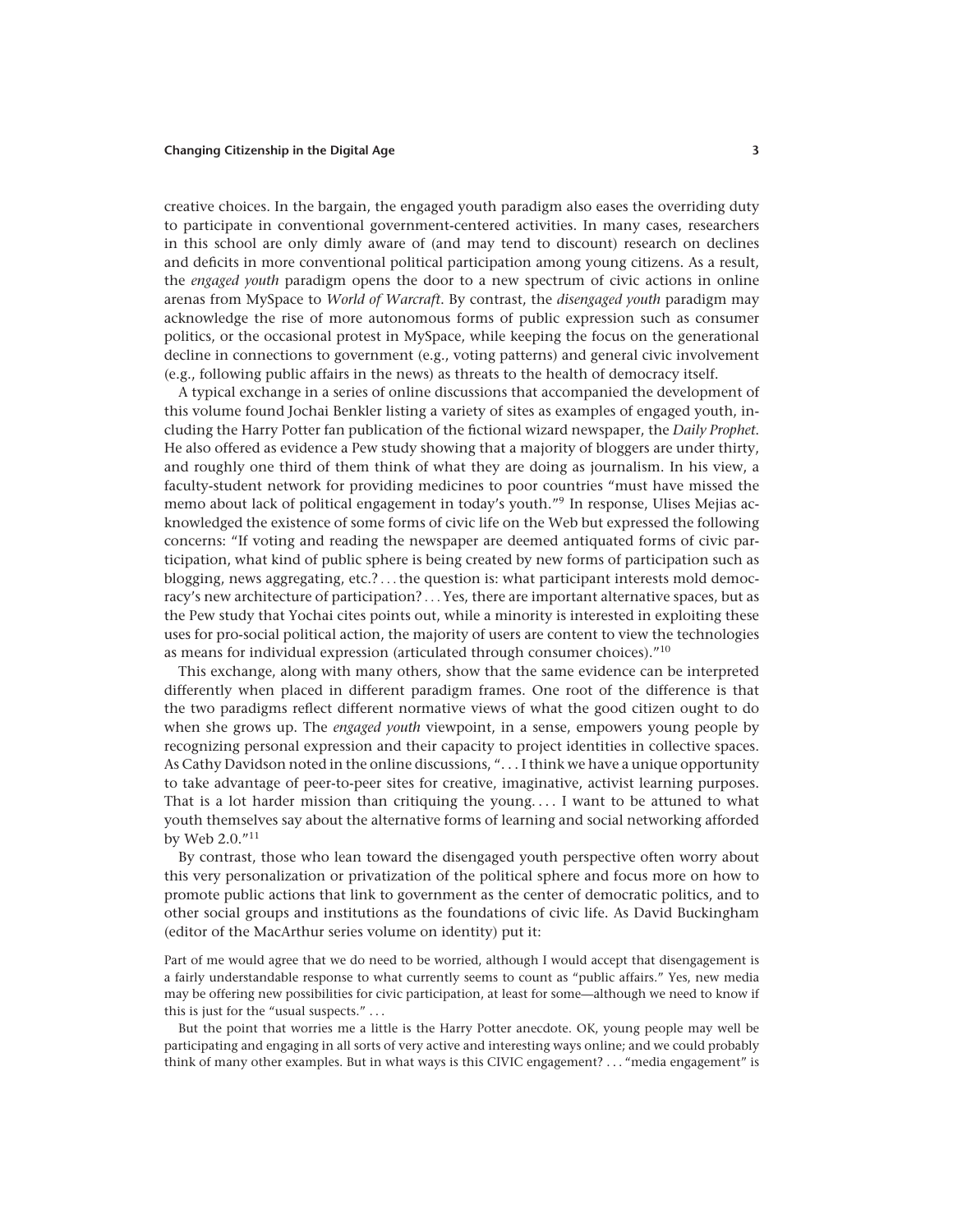not necessarily the same as "civic engagement." I would accept other people's comments to the effect that this term "civic" is a little worthy and moralistic... but how, in the end, are we defining what counts as "civic," and what doesn't?

I would suggest that "civic" implies some notion of the public (the polis or the public sphere, even) by which I suppose I mean an open debate about issues of general social concern between people who may not agree with each other. In this respect, there are certainly tendences in the internet towards an individualisation, or at least a fragmentation, of social/political debate (a settling into established niche groups). So there may be ways in which the internet promotes participation, but undermines the "civic."... $^{12}$ 

And so the debate goes, often with real consequences in the worlds in which young people work, play, learn, and vote. As Cathy Davidson, Peter Levine, Howard Rheingold, and Henry Jenkins, among others, have pointed out, the disengaged youth viewpoint leads to something of a narrative of despair or decline about young citizens, one that travels all to easily in the news and leads to overlooking the many innovations that young people have brought to our public communication spaces.<sup>13</sup> At the same time, Lew Friedland, Michael Delli Carpini, Zephyr Teachout, Peter Levine, and others have noted that traditional activities such as voting continue to matter, and young people hold the future of our democratic life insofar as citizens can still shape their political institutions. Some of these observers, including this author, straddle the two perspectives while seeking to bridge and transcend them. For example, Peter Levine has contrasted the core elements of the two narratives about young people, beginning with what the decline story often leaves out:

- 1 The narrative of decline overlooks creative developments, often led by youth, that may be building the foundations of civil society in the twenty-first century.
- 2 The decline story overlooks ways that various subpopulations engage on issues of special concern to them. For example, African American youth may be well informed about Katrina. (. . . African American youth are generally more politically engaged than White American youth, across the board).
- 3 It overlooks certain positive trends in youth engagement, such as a steep rise in the volunteering rate in the United States.
- 4 It focuses narrowly on youth, without recognizing that many declines in participation are evident among all age groups.
- 5 It treats a withdrawal from major institutions (such as elections and the press) as a decline, when these trends may actually reflect growing sophistication. Perhaps youth are deliberately and wisely choosing not to endorse forms of participation that are flawed.

The last point underlines the fact that "civic engagement" is a deeply normative concept. It is impossible to decide whether recent trends in engagement are good or bad—or important or meaningless—without developing a full-blown political theory.

I think that there is a problem with youth civic engagement, but it is not located inside young people's heads. Institutions are also at fault. Telling young people to participate in bad institutions is mere propaganda. On the other hand, young people need to be taught and encouraged to take part in reform efforts and other aspects of politics. Political participation does not come naturally, nor do powerful institutions have incentives to encourage it. In short, we must not only prepare citizens for politics but also improve politics for citizens.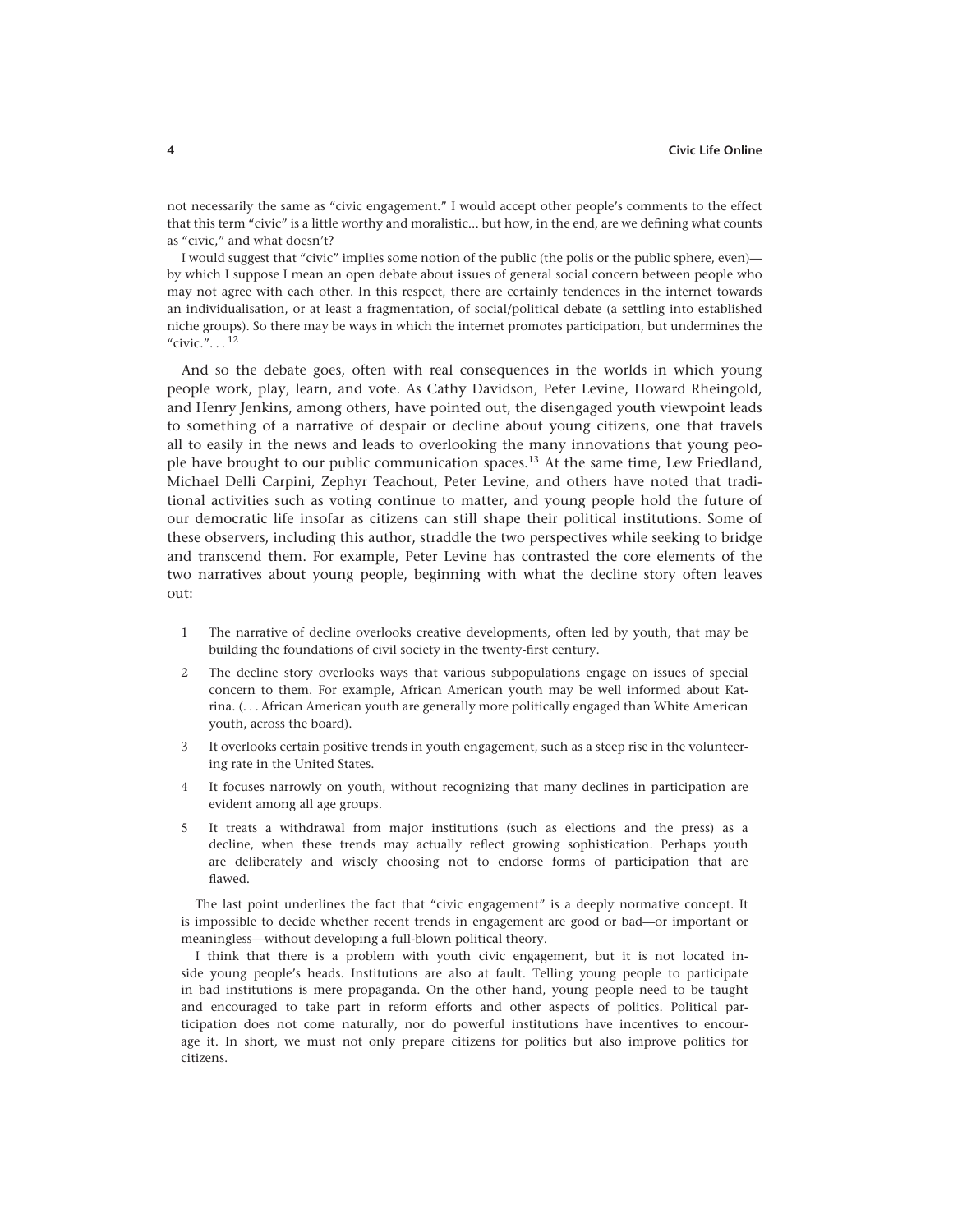From my perspective, several trends in youth civic engagement are troubling. These trends are symptoms of institutional failure, poor civic education, and cultural forces that work against democratic participation. Selected survey results (see box for details) for U.S. residents, age eighteen to twenty-five show:

- 1 A decline in face-to-face, local participation—except volunteering. This decline precedes the rise of the Internet. The increase in volunteering is often attributed to service programs and requirements in high schools and colleges.
- 2 A big decline in all forms of election-related participation and protest until 2004, when there was a substantial increase.
- 3 A big decline in interest in the news and public affairs, accompanied by falling trust in the press—both of which occurred before the rise of the Internet. (I would blame the press, rather than youth, for this trend.)
- 4 A big decline in trust for other people, but no change in beliefs about government's responsiveness. (Also, young adults are somewhat more confident in the government than their elders. $)^{14}$

These divergent views of youth engagement shape the thinking of policymakers and educators concerned about getting young people involved in civic life. When set side by side, the broader picture seems to point to changing the institutional and communication environments in which young people encounter politics, rather than somehow fixing the attitudes of youth themselves. Yet the institutional and communication environments themselves are politically contested, and often produce anemic and restricted (what Coleman would call heavily managed) experiences with credible or authentic politics. How many textbooks (or classroom teachers, who are monitored by school officials and parents) acknowledge that it makes sense for young people to follow the political lead of a rock star, such as Coldplay's Chris Martin, who encouraged concert goers to join Oxfam's *Make Trade Fair* campaign? Yet many Coldplay fans actually connected with government on their own: the band's 2003 U.S. tour included Oxfam workers at concerts gathering some 10,000 postcards to send to President Bush, asking him to stop dumping subsidized exports such as rice on poor countries where farmers could no longer profit from growing the same crops.<sup>15</sup> For those who were not at the concerts, a visit to the band's Web site contained a link off the home page to the fair trade campaign materials.

Such pathways to political engagement are often not accommodated in traditional civic education and or government sponsored e-citizen sites, leaving many young citizens at odds with brittle conceptions of proper citizenship imposed upon them by educators, public officials, and other institutional authorities. Even when more creative civic education and engagement approaches enable young people to trace their own personal concerns through the governmental process, the end result may crash against the palpable failure of governments, parties, and candidates to recognize the communication and identity preferences of young citizens, as illustrated so clearly in the chapter by Xenos and Foot in this volume.

An important task of this chapter and the volume as a whole is to clarify the different assumptions about citizenship and engagement that underlie the often-competing views of the political and civic lives of young citizens. Clarifying and building bridges between the paradigms is necessary in order to better promote constructive dialogue among researchers and clearer policy and practice among educators, youth workers, parties, campaigns, and public officials.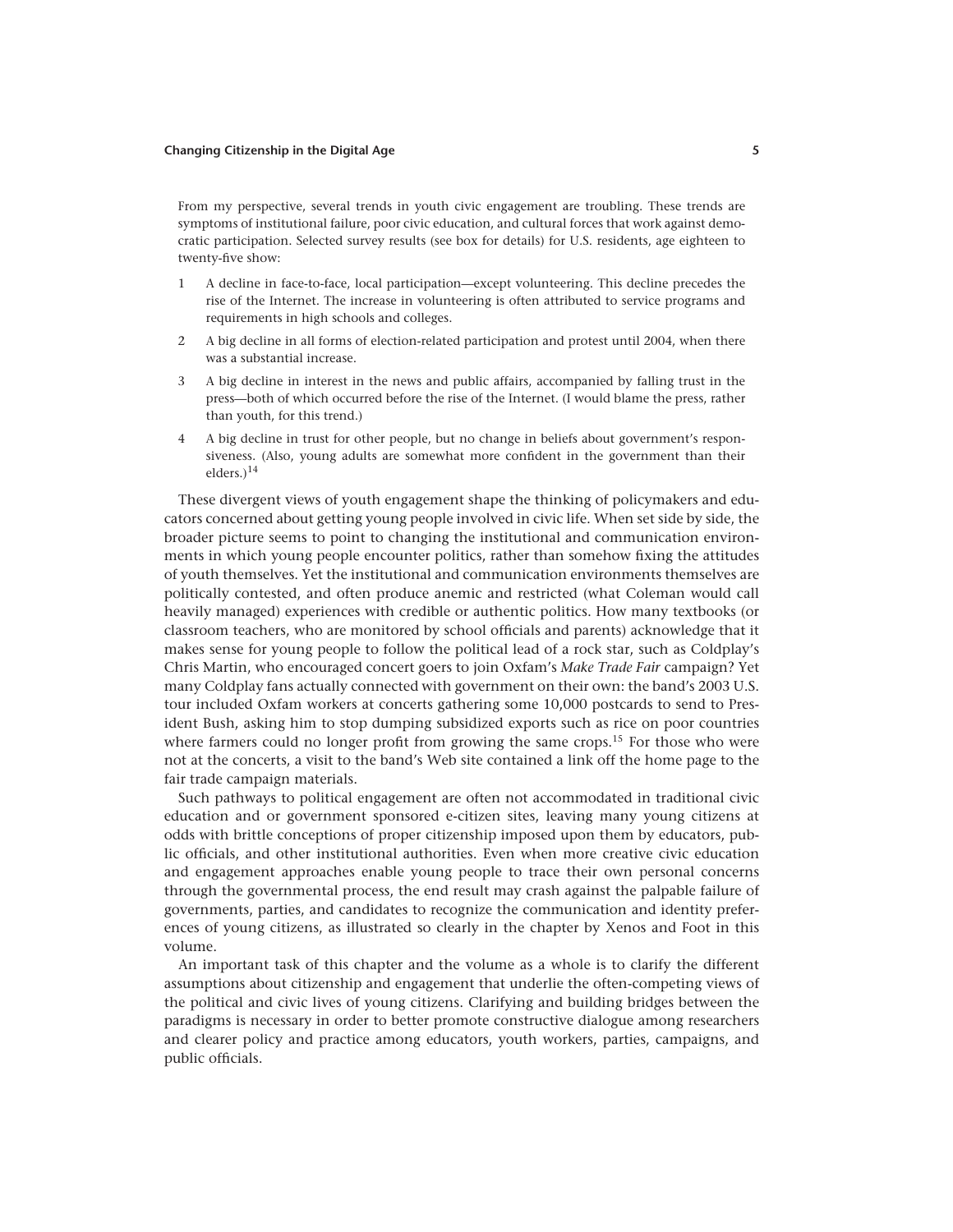### **Engagement Patterns of Young Citizens, Age 18–25**

## **I. Participation in civil society, mostly local**

Attend a club meeting (DDB Life Style survey): down from 49 percent in 1976 to 23 percent in 2005, with most of the decline in the 1980s.

Member of at least one organization (General Social Survey [GSS]): down from 63.5 percent in 1976 to 54 percent in 2004.

Work on a community project (DDB) down from 29 percent in 1976 to 21 percent in 2005. (The decline among older people is much steeper.)

Volunteer (DDB): up from 39 percent in 1976 to 41 percent in 2005.

Membership in extracurricular school groups such as student governments, school newspapers, and music clubs: down between 1972 and 1992, according to four waves of federal adolescent longitudinal studies.

## **II. Social trust**

Believe that other people are generally honest (DDB): down from 64 percent in 1976 to 38 percent in 2005, with most of the decline in the 1980s.

Believe that most people can be trusted (GSS): down from 37 percent in 1976 to 25 percent in 2004.

## **III. News consumption/interest**

Follow what's going on in government and public affairs most of the time (National Election Survey [NES]): down from 24 percent in 1976 to seven percent in 2000, then slightly up to 10 percent in 2004.

Read a daily newspaper (GSS): down from 44 percent in 1975 to 19 percent in 2002, but then back up to 28 percent in 2004.

Watch the TV news at least twice a week (NES): down from 79 percent in 1980 to 44 percent in 2004.

### **IV. Knowledge about government (or confidence in one's knowledge)**

Feel that you can understand government (NES): up from 26 percent in 1976 to 34 percent in 2004.

Able to identify Republicans as the more conservative national party (NES): up from 49 percent in 1976 to 78 percent in 2004 (all the increase is recent).

Know the name of your own candidates for U.S. House (NES): down from 25 percent in 1978 to 16 percent in 2000.

## **V. Political participation**

Vote in presidential election (Census surveys, self-report): basically unchanged from 43 percent in 1976 to 42 percent in 2004, but there was a deep decline in the 1980s and 1990s.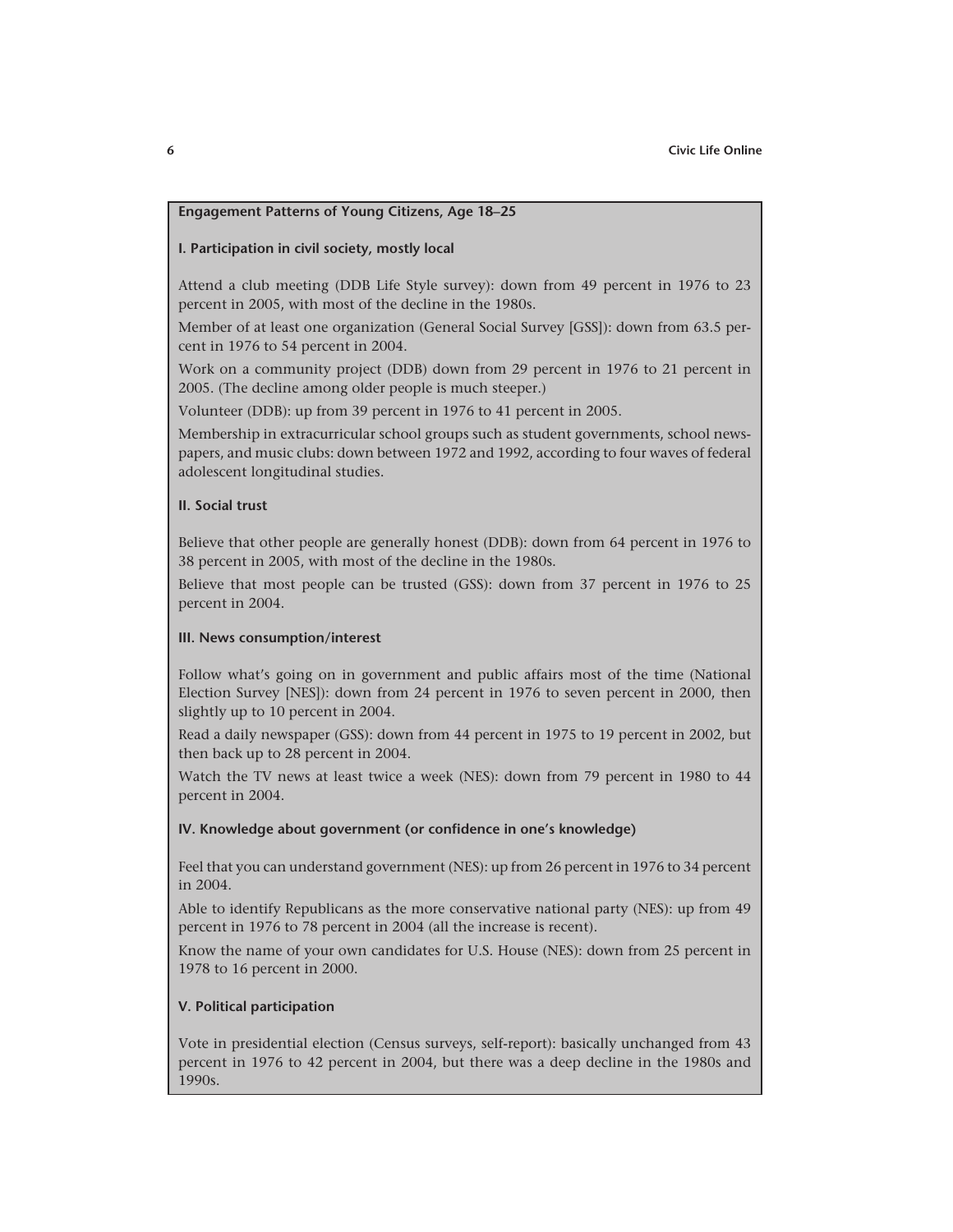Been contacted by a party or candidate (NES): up from 49.5 percent in 1984 to 66 percent in 2004.

Persuade other people to vote a certain way (NES): up from 37 percent in 1976 to 56 percent in 2004, but the big increase in 2004 followed decades of modest decline.

Protests involving young people: down by about 50 percent according to Soule and Condo, using a database of news articles.

### **VI. Efficacy/trust in institutions**

My vote matters (NES): basically unchanged from 88 percent in 1976 to 84 percent in 2000.

People like me have a say in government (NES): basically unchanged from 58 percent in 1976 to 55 percent in 2004 (with modest changes in between).

Trust the government in Washington to do the right thing most of the time (NES): basically unchanged from 42 percent in 1976 to 36 percent in 2004, with 45 percent recorded in 2000.

Confidence in the press (GSS): down from 32 percent in 1976 to 13 percent in 2004.

## **VII. New media**

In 2005, according to the DDB Life Style survey, 20 percent of 18–25s had read a blog at least several times during the past year, compared to 32 percent of the whole population. Thirty-three percent of 18–25s had regularly participated in online forums or chatrooms, compared to 36 percent of the whole population.

Source: Peter Levine, from MacArthur Online Discussions on Civic Engagement (http:// spotlight.macfound.org/resources/Civic Engagement-Online Discussions'06.pdf, pp. 16– 18. See also http://depts.washington.edu/ccce/civiceducation/mdlp.html).

## **(Mis)Communicating with Young Citizens**

Perhaps one of the most obvious factors contributing to the relatively passive, disengaged stance of many young people toward government and formal elements of politics is the withering away of civic education in schools. Not only have civics offerings been in decline, notably the United States, but, where offered, the curriculum is often stripped of independent opportunities for young people to embrace and communicate about politics on their own terms. (I shall return to this important problem later in the chapter.) The result is that there is often little connection between the academic presentation of politics and the acquisition of skills that might help develop engaged citizens. A massive International Education Association (IEA) survey of 90,000 fourteen-year-olds in twenty-eight nations suggested that civic education, where it is offered, remains largely a textbook based experience, largely severed from the vibrant experiences of politics that might help young people engage with public life.<sup>16</sup>

Even in nations that do reasonably well at imparting some basic civic knowledge to young citizens, there are signs of relatively little carryover to participation in public life. For example, a study of Australian civic education in the late 1990s concluded that "the importance of civic knowledge has been well established. . . Yet knowledge itself will be of little relevance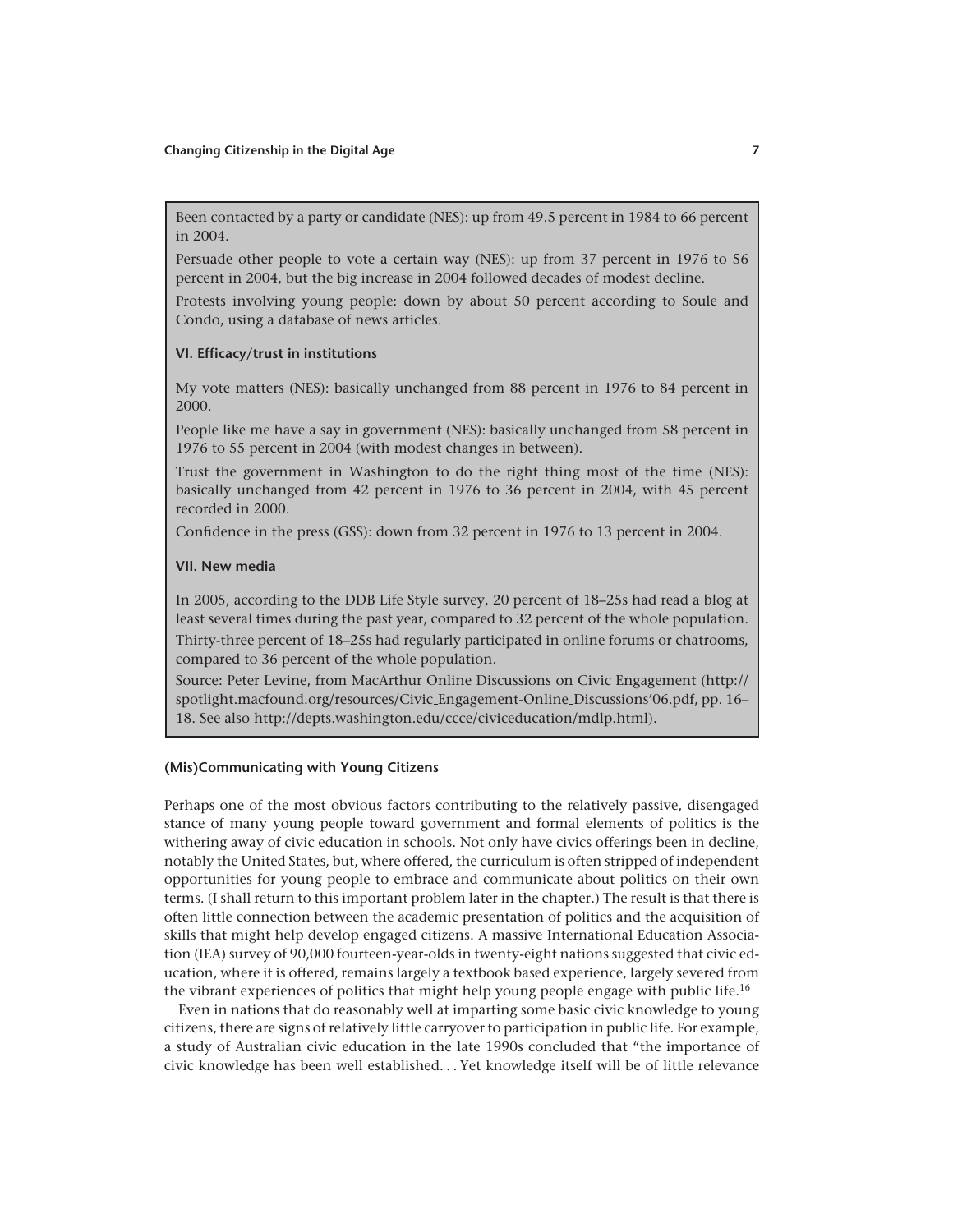if it does not lead to action in the civic sphere...."<sup>17</sup> What emerges from different national surveys is something of a generational shift in which young citizens tend to express areas of interest and concern but often see those interests as unconnected, or even negatively related, to government. For example, the Australian survey associated with the IEA project assessed the political and social attitudes of 3,000 students in 150 high schools. The students were largely disinterested in government, while interested in a brand of civic engagement that the researchers described as a "social movement citizenship." Youth orientations defined under the category "conventional citizenship" were not encouraging: 83 percent who felt that is was not important to join a political party, only 55 percent thought it was important for a citizen to know about the country's history, a bare 50 percent though it important to follow issues in the media, and fully 66 percent found it unimportant for citizens to engage in political discussions. The "social movement" citizen profile presented an interesting contrast: 80 percent regarded participating in activities to benefit others as important, 74 percent regarded it important to act to protect the environment, and 68 percent were concerned about human rights.<sup>18</sup>

Broadly similar patterns were found among young people in a survey of political attitudes of Americans at the turn of the millennium.<sup>19</sup> Beyond the mixed attitudes toward political engagement, the American sample revealed interesting signs of generational cohesion among those immersed in digital media. The so-called *dotnet* generation (born between 1977 and 1987, ages fifteen to twenty-five at the time of the survey) expressed a strong sense of generational identification, in contrast to so-called generation X (1965–1976, ages twentysix to thirty-seven) who came of age amidst the social and economic turbulence of the global economy of the 1980s and 1990s, but did not find their early social bearings online as did the *dotnets*. <sup>20</sup> A subsequent survey released in 2006 indicated that while levels of *dotnet* identification had declined as the shock of 9/11 faded (from 69 to 56 percent of the same cohort indicating strong generational identification), the level of generational coherence remained strong.<sup>21</sup>

We know that digital media provide those young people who have access to it an important set of tools to build social and personal identity and to create the on- and offline environments in which they spend their time. However, as Howard Rheingold notes in this volume, many young people live online, but they may lack the skills to communicate their common concerns in effective ways to larger (public) audiences. Rheingold suggests building a public communication digital media skill set. Peter Levine then discusses the importance of finding audiences that recognize those public expressions once the communication skills have been sharpened.

Perhaps the major puzzle running through all of this is how to create the media environments in which online communities can build the kinds of social capital—those bonds of trust and commitment to shared values—that lead to participation in civic life and the political world beyond. Every chapter in this volume explores some aspect of this puzzle, from the online environments available in elections (Xenos and Foot), youth engagement sites (Montgomery, Raynes-Goldie and Walker, Coleman), civic education programs (Rheingold, Levine, Bers), and entertainment sites (Earl and Schussman) to the overarching policy issues that may keep the internet free and viable for noncommercial civic spaces to continue to emerge (Montgomery).

As suggested by the two paradigms of youth engagement, there is a distinct possibility that the entire question of civic engagement is confounded by how one chooses to define citizenship itself. Should young citizens be like the generations before and have an ingrained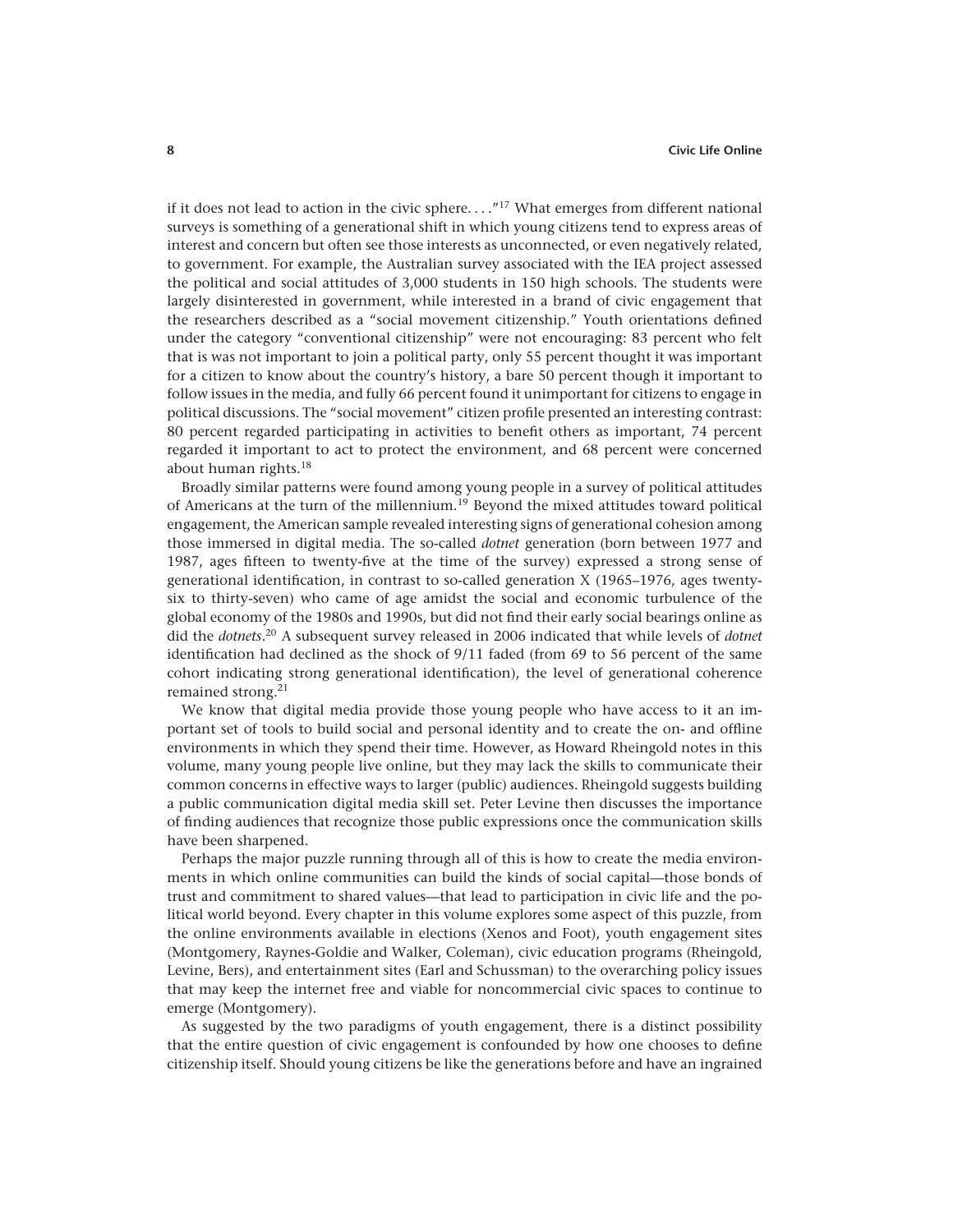sense of duty to participate in forms such as voting? But what if young people have grown up under conditions that simply do not produce and reinforce such dispositions? These children of the new millennium may well come to politics, but through different routes than their parents and grandparents did. Their brands of civic engagement may seem unfamiliar. Above all, their sense of how to reform creaky political processes may not yet be imaginable. What may be most important for politicians, educators, and young people themselves to learn is how to use the media that are now so richly developed for social and entertainment purposes to build civic and political communities. The lessons involved here are likely to strain, and ultimately expand, political comprehension within and across generations. The learning required to encourage the creative involvement of young people in politics will be the most difficult for those older gatekeepers who continue to live in different political, social, and media worlds. Yet all of those involved with processes that affect involvement with public life must be encouraged to learn a few lessons in common. Researchers play an important part in documenting what those common lessons are and demonstrating why they matter. In this process of designing research and policy that address and reconcile the different stories about young citizens, the competing paradigms may be transcended.

### **Signs of Political Life in the Digital Age**

The future of democracy is in the hands of these young citizens of the so-called digital age. Many young citizens in more economically prosperous societies already have in their hands the tools of change: digital media, from laptops, pagers, and cell phones to the convergences of the next new things. These new media reposition their users in society, making them both producers and consumers of information. Perhaps more important, they enable rapid formation of large-scale networks that may focus their energies in critical moments, as Rheingold has discussed in describing what he calls Smart Mobs that used cell phones and pagers and other digital devices to coordinate decisive protests that sped the fall of corrupt regimes in the Philippines and elsewhere.<sup>22</sup>

Sometimes those technologies enable large and more sustained political networks, as in the formation of Indymedia, a global political information network. Indymedia was created through the distribution of open source software enabling the production and sharing of information by young activists under the motto: Be the Media. This network began during the now iconic Battle of Seattle protests against the World Trade Organization in 1999 as a means for protesters to communicate among themselves and produce their own news coverage to counter what they perceived as the filtering of corporate media aligned with the targets of protest. Other, more issue-specific networks have emerged via the application of networking technologies to spark protests such as those that emerged around the world against war in Iraq on February 12, 2003. Estimated at between thirteen and twenty million participants, they were the largest coordinated protests in human history. They were organized in a matter of months through the integrated use of on- and offline network mobilization.

Digital media also show signs of successful adaptation to the work of conventional politics, as happened with the American presidential primary campaign of Howard Dean, whose early followers (many of whom were not so young) organized online networks to share their perceptions of the candidate. They eventually created unprecedented levels of bottomup communication within the notoriously centralized *war room* communication model of election campaigns. However, the growth of semiautonomous supporter networks, with their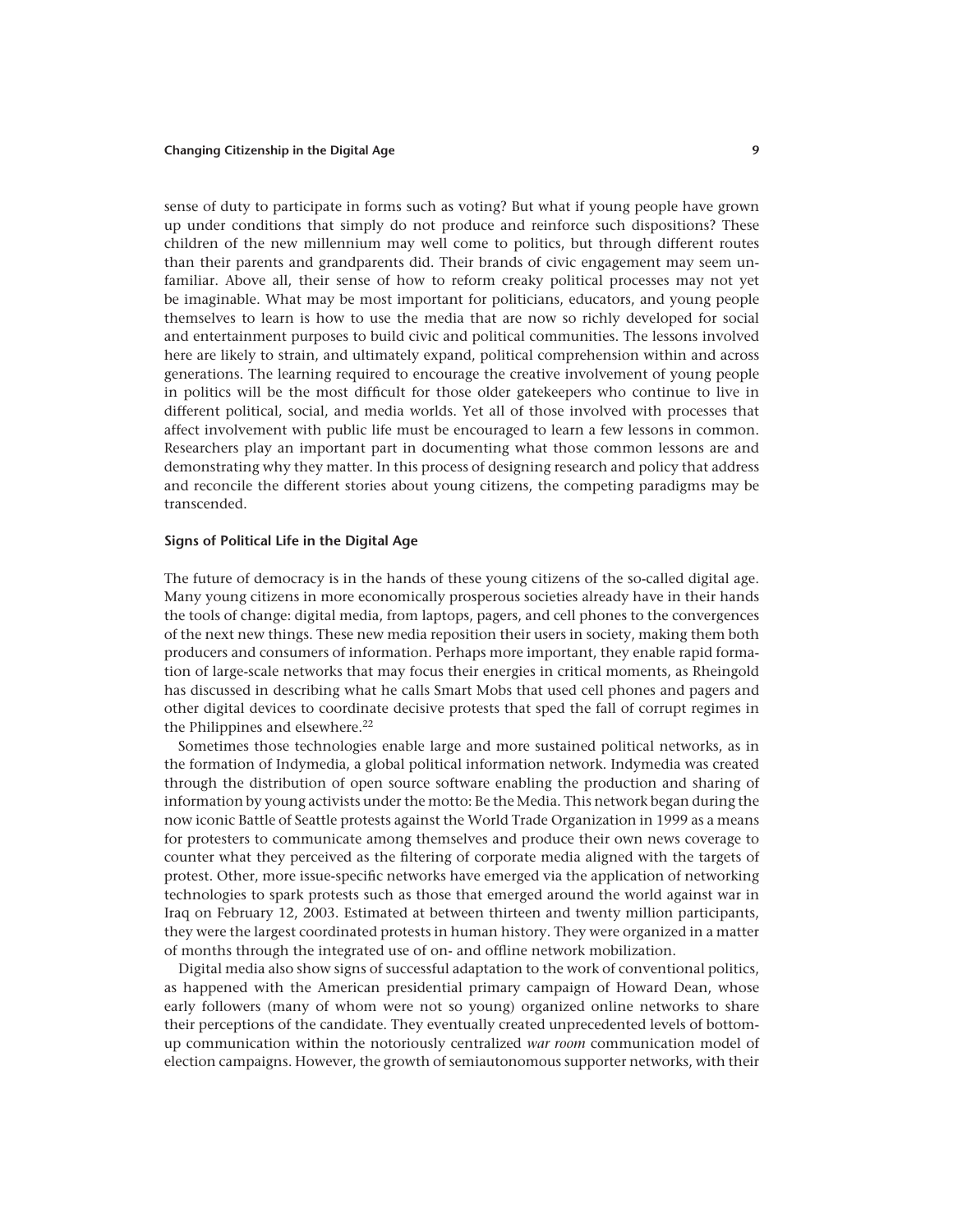pressures for some degree of bottom-up steering of the campaign ultimately clashed with the centralized bureaucracy of the professionally managed campaign. The cautionary tale here is that the integration of horizontal digital networks with other organizational forms is not always seamless.

In other cases, applications of digital media do seem to bridge, and at times, transcend the conventional boundaries between different kinds of political organizations such as parties, interest groups, and social movements. $2<sup>3</sup>$  This boundary jumping happened, for example, when the (mostly) online networking operation MoveOn.org became involved in Democratic Party politics in the United States, acting as a check on the party, and even running its own commercials. In other configurations, MoveOn acts more as an interest organization, mobilizing pressure on specific issues moving through legislative processes. In other moments, the organization joins many issue constituencies in protest actions as might happen in a social movement. The attractiveness of these loosely tied organizational forms to young people has not been lost on many conventional political organizations as they witness the graying of their conventional membership rosters.<sup>24</sup>

Despite these and other signs of potential to revive and perhaps reinvent politics among next generation citizens, two overall trends seem to hold:

- The majority of those communicating with young people about conventional politics continue to do so in tired top-down, highly managed ways that most young people find inauthentic and largely irrelevant.
- What young people do online tends to be largely social and entertainment oriented, with only tangential pathways leading to the conventional civic and political worlds.

These two patterns are most likely related to each other. For example, in order to learn how to expand youth involvement in aspects of public life pertaining to governance, politicians, policymakers, and educators need to communicate differently with young citizens. And in order for young citizens to feel comfortable engaging in more conventional politics, they need to feel invited to participate on their own terms, and to learn how to use their digital tools to better express their public voices. This chapter and the book as a whole explore what young people are doing online, why social and political authorities often misperceive these activities, and what all parties can learn that might help better integrate young people in all aspects of politics. Resolving dissonant perceptions of proper citizenship and participation, while suggesting ways in which digital media may help better connect young people to public life, may enable future generations to reinvent their democracies.

## **Where Are They? What Are They Doing?**

The news headlines signaled a battle raging between television networks and Nielsen, the company that provided the audience ratings on which their income depended. In releasing their fall ratings sweeps for 2005, Nielsen reported a shocking trend. It was so shocking that the TV networks disputed it, as it seemed to make no sense to them. Moreover, they would lose huge amounts of ad revenues for their fall programs. The young male demographic was missing. The much sought after eighteen- to twenty-four-year-old male demographic (only 12 percent of the total audience, yet accounting for \$4.1 billion in ad revenues) had dropped nearly 8 percent from TV viewing the year before, with an even larger drop in prime time. Every minute less TV watched by this group meant a \$77 million loss in revenues across broadcast and cable. It was a trend that had been developing slowly for a dozen years, but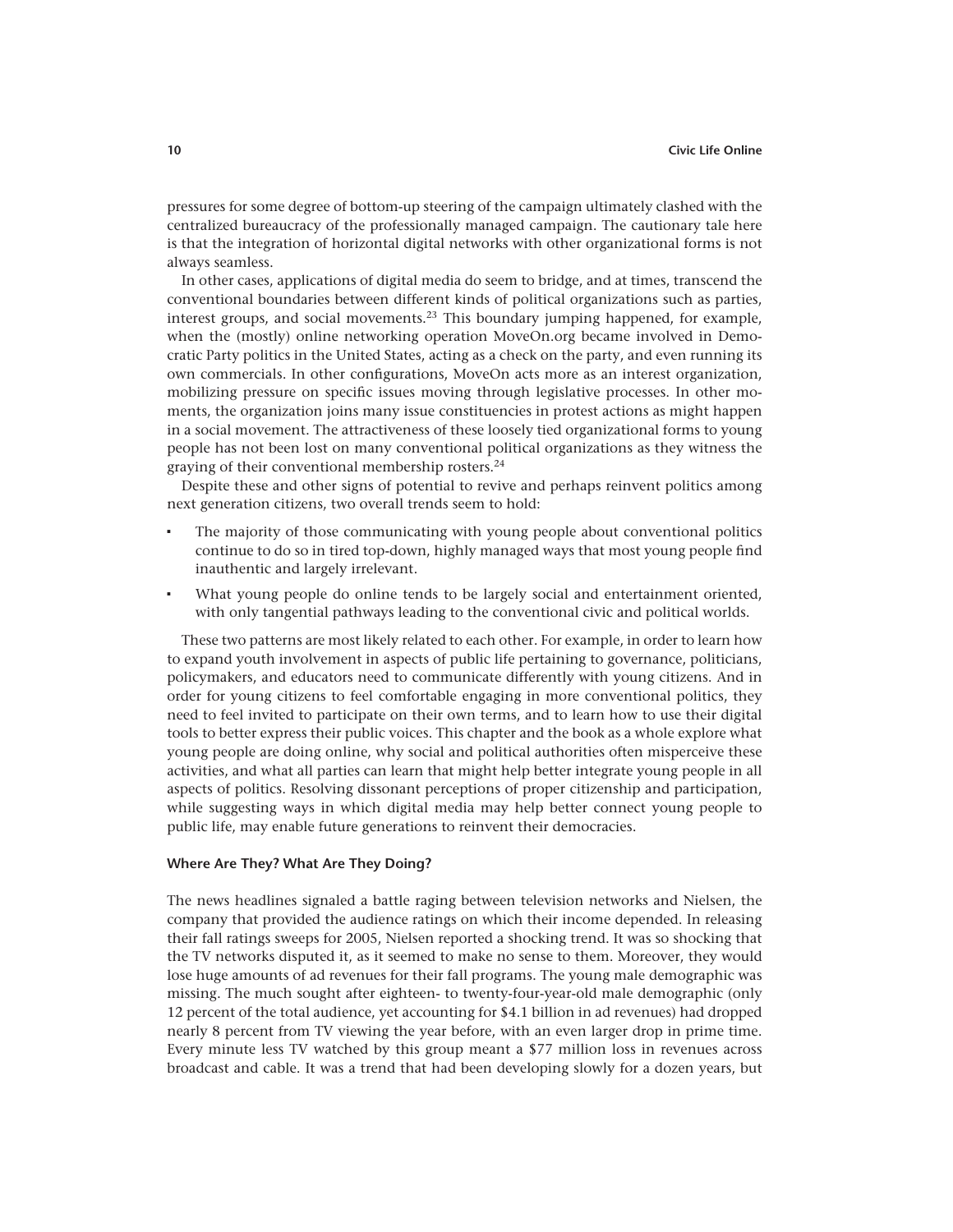#### **Changing Citizenship in the Digital Age 11 Changing Citizenship in the Digital Age 11**

suddenly soared to crisis levels for the television industry. Where did the young men go? It turned out that many of them were still watching TV, but they were more likely to be playing an Xbox on it. This same demographic group accounted for more than half of video game sales in a booming multibillion dollar market.<sup>25</sup> Creating and interacting with one's entertainment programming was just more interesting than watching it passively.

Gamers are joined by even more young people who gravitate to social network environments that change almost as quickly as adults can learn their names: Friendster, Facebook, MySpace. When media mogul Rupert Murdoch saw the writing on the wall, he hedged his bets on the television networks that had been aimed at young audiences and bought MySpace, then the largest recorded social networking site, attracting upwards of sixty million youth. Early on, large online communities also formed around music file-sharing sites that indicated the creativity with which young people approached digital media, all because, as Benkler put it, "a few teenagers and twenty-something-year-olds were able to write software and protocols."<sup>26</sup> Montgomery in this volume discusses the potential for social communities such as MySpace to incorporate more central civic aspects, while cautioning that heavily commercialized online communities may be at odds with public interest content.

A quick visit to any of the social sites suggests that what happens there mainly revolves around the formation of loosely connected networks dedicated to sharing music, movies, photos, and, above all, current and prospective friends. In what may be an eternal generational response, many older observers look disapprovingly on all this, seeing these environments as dangerous magnets for sexual predators, and as outlets for young people to indulge in inappropriate and edgy displays. The dangers of regulating and restricting these sites based on poor understandings of their importance are explored by Montgomery in Chapter 2. Regulators must proceed with caution in attempting to control the online experiences of young people. The importance of these networks for forging generational identity and solidarity cannot be underestimated. Moreover, lurking just beneath the surface is the potential for vast networks of public voice on contemporary issues. This potential has barely been tapped. Surprisingly large demonstrations against congressional immigration legislation in the spring of 2006 spread through organizing networks within MySpace. And, the recognition by the Dean campaign that supporters were gathering in Meetups quickly moved the Dean network (which attracted a broad age demographic) past Chihuahua owners and Elvis fans to become the most populous Meetup. Presidential candidates in 2008 gathered friends in MySpace.

A challenging question is how to better integrate the social and public worlds of young people online. Unlike classic accounts of civil society in which social bonds strengthened political participation in the golden age of dutiful citizens,<sup>27</sup> the separation of the social and the civic in the youth online world often seems stark. There are, however, some curious signs of the integration of politics and social experience within these virtual worlds. For example, there have been reports of political protest in game environments. *World of Warcraft* was disrupted by demonstrations over vaguely defined class issues facing the warriors, resulting in protesters being banned under game rules established by Blizzard Entertainment, owner of the game.<sup>28</sup> Benkler discusses a "tax revolt" that occurred in *Second Life*, as players stacked tea crates around an image of the Washington monument to protest rate increases.<sup>29</sup> And, early on, music file sharers raised property ownership and copyright issues that eventually brought legal sanctions, and in many ways changed how file sharing was regulated and used. And Earl and Schussman in this volume raise interesting questions about the adaptation of behaviors from the social movement repertoire by young people pressuring entertainment corporations about the management and distribution of products.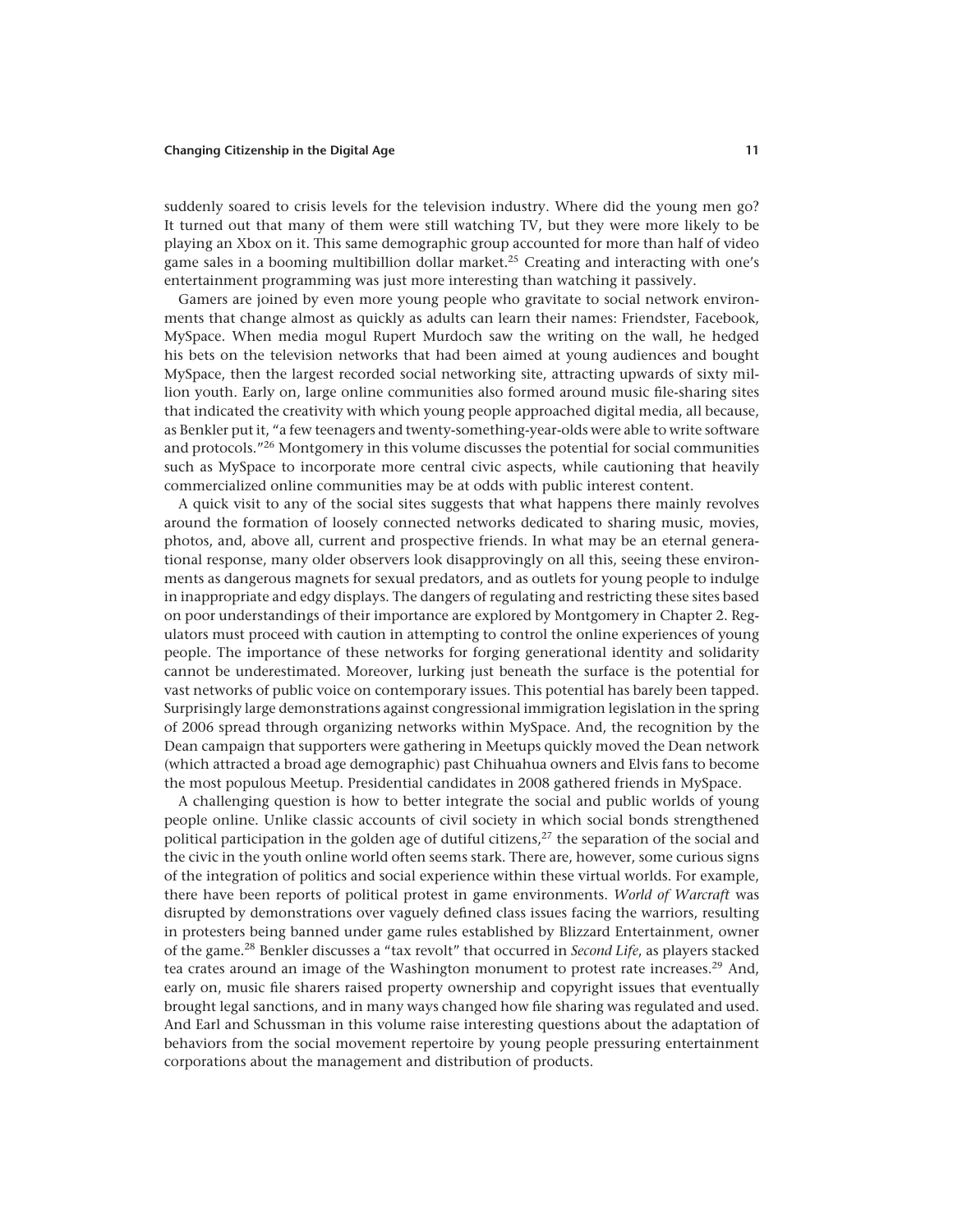As noted by Lessig and Benkler, among others, the very ways in which people use digital media present fundamental challenges to established understandings of property, which in turn, lie at the foundation of the political order.<sup>30</sup> For these and other reasons, it is important to expand our conception of politics and the political, as young people, both wittingly and unwittingly, push those bounds through their applications of digital technologies. In what ways are these activities political? Do the communication skills involved transfer to more conventional areas of politics? Do political and legal responses concerning ownership and copyright enforcement make for formative early contacts between young people and the often distant world of power and government? These are among the important questions that abound in the grey zones of digital life.

Yet for all the tangential incursions of politics into the social and play environments of digital media, the sphere of more explicitly youth-oriented politics remains comparatively isolated and underdeveloped. Youth sites often seem less social, more moderated, less open to posting and sharing media content, and more top-down compared to those pertaining to dating, friends, games, music, or video. There are, of course notable exceptions, including TakingITGlobal, as discussed by Raynes-Goldie and Walker in this volume, along with examples discussed by Montgomery both here and elsewhere.<sup>31</sup> Many questions arise when contrasting youth politics sites with more social or entertainment sites: How much traffic do they really get? Can they be sustained in the absence of commercial or equally restrictive foundation or government subsidies? Are they likely to grow and become connected in large and stable enough networks to stimulate effective political behavior? The problems and prospects of this youth political Web sphere are central to the chapters by Xenos and Foot, Montgomery, Coleman, Levine, and Raynes-Goldie and Walker in this book.

Finding productive answers to the many questions about better integrating the public and private worlds of youth involves different kinds of learning for different kinds of players:

- 1 The politicians and public officials who represent the official world of politics to young people must learn more about their citizenship and communication preferences and how to engage with them.
- 2 The educators and other youth workers who design civic education programs, often based on unexamined assumptions about what citizenship should be, can benefit from learning how generational social identities and political preference formation are changing so they can design more engaging civic education models.
- 3 The government agencies, foundations, and NGOs that design and operate youth engagement communities online can benefit from learning more about how those sites may be networked and how they may be opened to partnership with young people who must see them as authentic if they are to participate in them.
- 4 News organizations and other public information producers can learn how to develop information formats that appeal to the young citizen's interest in interacting and coproducing digital content and in better integrating the information and action dimensions of citizenship.
- 5 Young people themselves can better learn how to use information and media skills in ways that give them stronger and more effective public voices.
- 6 And academic researchers can learn how to bridge the paradigms in order to better motivate and inform all of these players.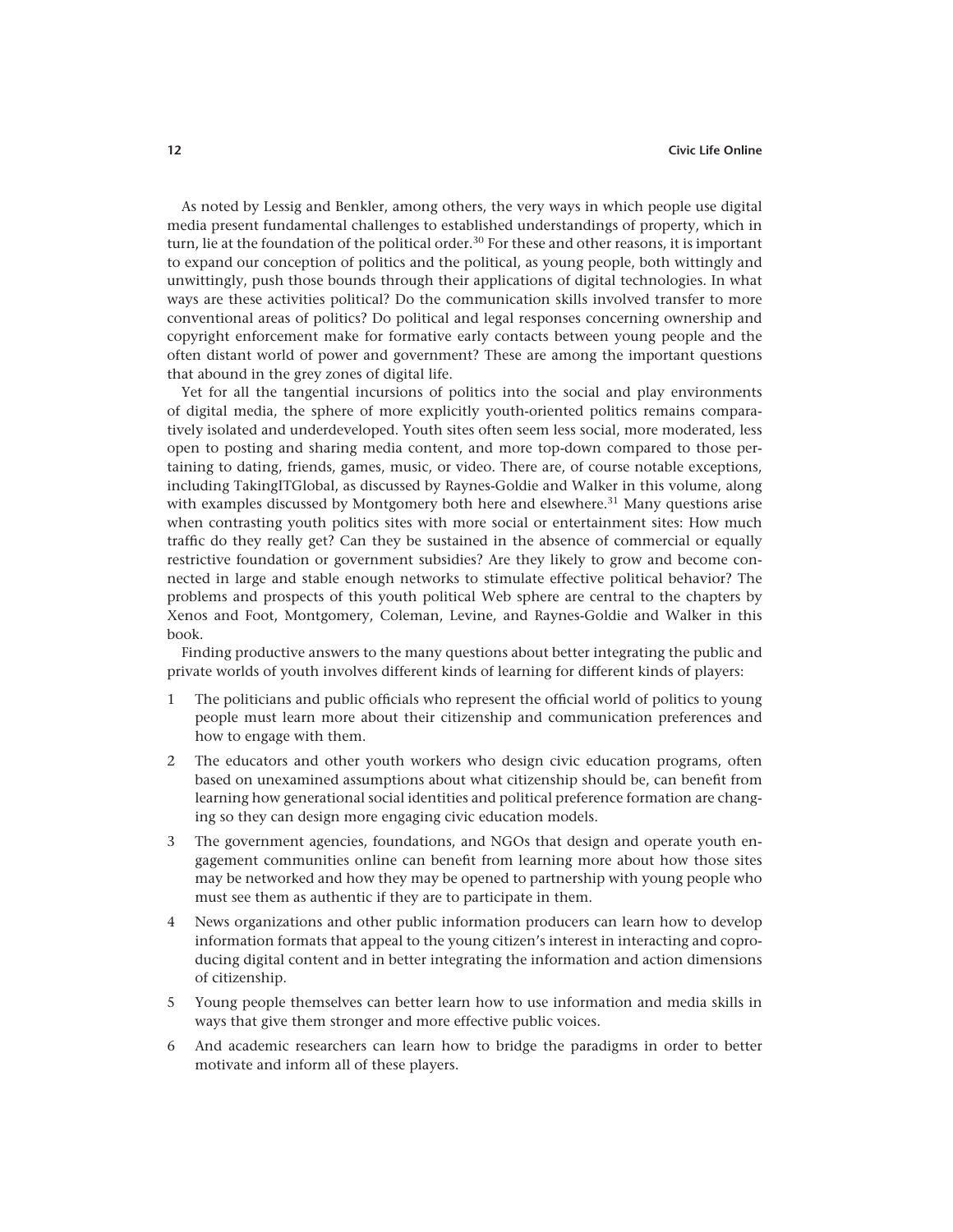#### **Understanding Changing Citizenship across Paradigms**

Learning about communities, networks, and civic life can take place at different levels and in different ways among the groups of key players in youth civic engagement identified above: politicians and public officials, educators and youth workers, operators of youth engagement communities, information producers, young people searching for public voice, and researchers trying to understand how these players can interact more effectively to promote engagement that is both personally satisfying and mindful of democracy.

A starting point for civic learning among all of these groups is to recognize the shifts in social and political identity processes resulting from the last several decades of global economic and social change. The story here is a familiar one, so I will keep it short. (The reader may also want to consult the version offered by David Buckingham in the introduction to the identity volume in this series.) The collection of nations once known as the industrial democracies have gone through a period of rapid and, in some cases, wrenching economic change, with the result that they may now more properly be called postindustrial democracies. Manufacturing is moving to the periphery of economic focus, as design, distribution, marketing, and management of information have come to the fore. Several results of this process, among others, include careers have changed from relatively secure life-long bonds with a single employer and type of work to several different employers and kinds of work; women have become fully engaged in the work force, changing the organization of family life; more work and more working parents means less discretionary time and more stress for most members of families. As a result, the experiences of childhood and transitions to adulthood are different for recent generations. One casualty associated with these changes is that the group based society that was the foundation of Putnam's fabled pluralist civic life<sup>32</sup> has transformed into a network society in which individuals seek various kinds of support and recognition based on different conceptions of membership, identification, and commitment.

In the network society, individuals may belong to many loosely tied associational chains that connect them to their social and occupational worlds. A major consequence of the uprooting from the broad social influence of groups is that individuals have become more responsible for the production and management of their own social and political identities. Contemporary young people enjoy unprecedented levels of freedom to define and manage their self-identities in contrast with earlier generations' experiences with stronger groups (denominational church, labor, class, party) that essentially assigned broad social identities to their members. This transformation of the relationship between individual and society places increasing strains on parties and governments to appeal to highly personalized political preferences that are more difficult to address, much less satisfy, than the broad group or class interests of an earlier era. At the same time, individual citizens—particularly younger generations who have grown up in this new social and economic matrix—feel that their personalized expectations of politics are perfectly reasonable (reflecting who they are) and often find that politics and politicians either ignore them or are far off the mark in their communication appeals.

As politicians and parties use marketing techniques to target ever more refined demographics, the democratic result is that ever larger groups of citizens are excluded from the discourses of elections and policy as they are deemed unnecessary by consultants. Young citizens are among those most blatantly excluded from the public discourses of government, policy arenas and elections. The result is that the world of politics and government seems distant, irrelevant, and inauthentic to many citizens, particularly younger demographics.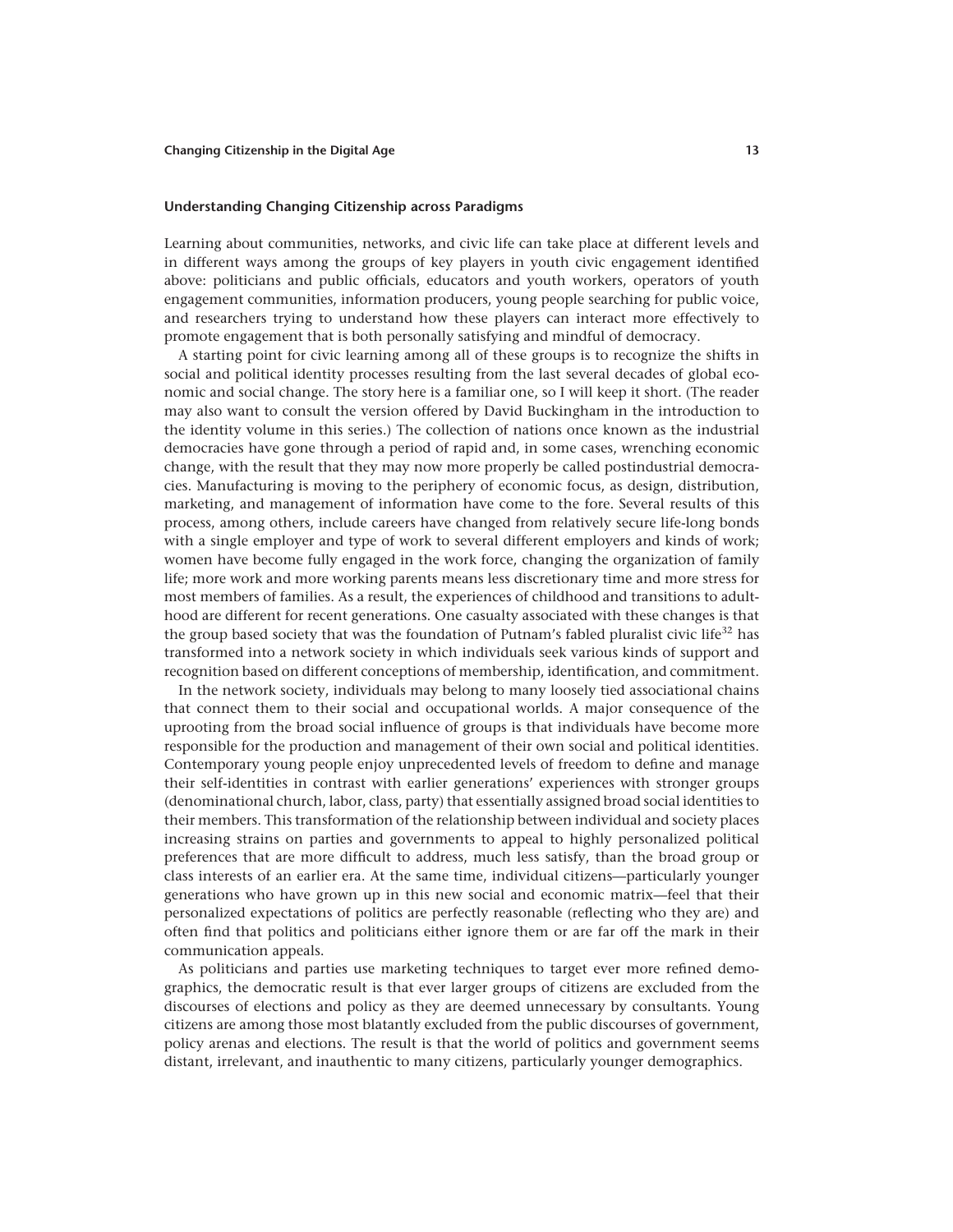#### **Table 1**

The Changing Citizenry: The Traditional Civic Education Ideal of the Dutiful Citizen (DC) versus the Emerging Youth Experience of Self-Actualizing Citizenship (AC)

| Actualizing Citizen (AC)                                                                                                                            | Dutiful Citizen (DC)                               |
|-----------------------------------------------------------------------------------------------------------------------------------------------------|----------------------------------------------------|
| Diminished sense of government obligation—                                                                                                          | Obligation to participate in government centered   |
| higher sense of individual purpose                                                                                                                  | activities                                         |
| Voting is less meaningful than other, more per-<br>sonally defined acts such as consumerism, com-<br>munity volunteering, or transnational activism | Voting is the core democratic act                  |
| Mistrust of media and politicians is reinforced by                                                                                                  | Becomes informed about issues and government       |
| negative mass media environment                                                                                                                     | by following mass media                            |
| Favors loose networks of community action—                                                                                                          | Joins civil society organizations and/or expresses |
| often established or sustained through friend-                                                                                                      | interests through parties that typically employ    |
| ships and peer relations and thin social ties main-                                                                                                 | one-way conventional communication to mobi-        |
| tained by interactive information technologies                                                                                                      | lize supporters                                    |

The challenge for civic education and engagement here is to begin by recognizing the profound generational shift in citizenship styles that seems to be occurring to varying degrees in most of the postindustrial democracies. The core of the shift is that young people are far less willing to subscribe to the notion held by earlier generations that citizenship is a matter of duty and obligation. This earlier sense of common commitment to participate at some level in public affairs was supported, indeed forged, within a group- and class-based civil society. The underlying sense of citizenship has shifted in societies in which individuals are more responsible for defining their own identities, using the various tools offered by social networks and communication media.

In short, there is a broad, cross-national generational shift in the postindustrial democracies from a *dutiful citizen* model (still adhered to by older generations and many young people who are positioned in more traditional social settings) to an *actualizing citizen* model favoring loosely networked activism to address issues that reflect personal values.<sup>33</sup> In some cases, this brand of politics may be tangential to government and conventional political organization, and may even emerge in parallel cyberspaces such as games. This citizenship transformation is by no means uniform within societies. Where traditional institutions of church or labor remain strong, more conventional patterns of civic engagement prevail, and moral conflict may erupt. Other citizens lack the skills and background to engage civic life at either the group or the individual level, and actively avoid politics altogether.<sup>34</sup> However, two broad patterns do seem to mark a change in citizenship among younger demographics coming of age in the recent decades of globalization. Table 1 illustrates some of the defining qualities of this shift in citizenship styles.

#### **Bridging the Paradigms: Six Learning Scenarios**

The tendency to either explicitly or implicitly anchor political opportunities and offerings to young people in one conception of citizenship or the other helps to explain the rise of the two paradigms of youth engagement discussed earlier. Those paradigms support our dissonant public conversation about whether young people are engaged or disengaged. Given their value premises and empirical references, the paradigms are (by definition) both right, but they are also equally responsible for confounding much of our theoretical, empirical and practical approaches to youth engagement in the digital age.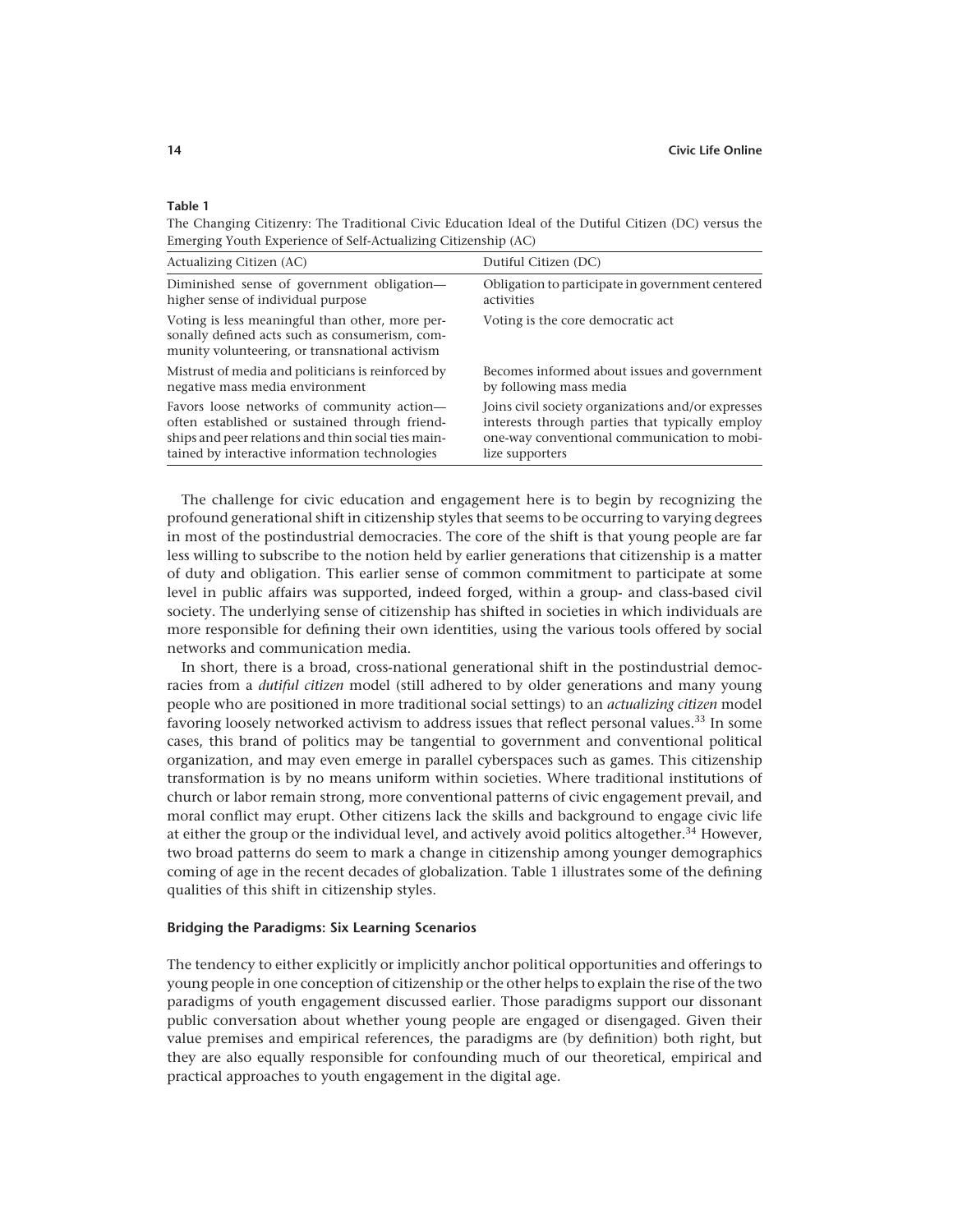Trying to keep both the actualizing citizen (AC) and dutiful citizen (DC) clusters of citizenship qualities in mind when we discuss learning goals for different players may help bridge the paradigms, while helping all of the players in the civic engagement process think about youth engagement in a more holistic way. In other words, recognizing the shift in emphasis from DC to AC citizenship among younger citizens, and then deciding how to accommodate both dimensions of citizenship in theory and practice may have important implications for what the various players in citizenship production can (and, dare I say, should?) learn about youth civic engagement in the digital age.

### **What Can Politicians and Government Officials Learn?**

Politicians often appear to be faking it in the eyes of young citizens, who are finely tuned to media performances. Indeed, there is reason to think that some of the popularity of reality TV shows over news and other political fare may have something to do with the blatantly staged and marketed aspects of politics. By contrast, reality programs often involve young people in emotionally resonant situations.<sup>35</sup> Not only is the heavily marketed and staged nature of politics off-putting but the even deeper problem is that much formal political communication seems to ignore young people, as discussed in the chapter by Xenos and Foot in this book. Young voters are generally regarded by consultants as a poor investment of communication budgets because they tend not to vote, and they are hard to reach through common media channels (recall the earlier discussion of the lost demographic). The result is that there has developed a political culture in many nations in which young people are not asked to participate, and, when they are asked, the language and issues are not convincingly presented. An exceptional case here proves the rule: the 2004 presidential election in the United States witnessed one of the largest mobilization efforts ever aimed at young voters, and turnout in the difficult eighteen- to twenty-four-year-old bracket was up dramatically over previous elections.

The deeper implication of a political culture in which rituals and discourse are managed increasingly by professional communications consultants is that the importance of broad and inclusive communication for democracy has all but been pushed aside.<sup>36</sup> A case in point involves an address I gave to a convention of international political consultants. The time was just at the turn of the millennium, when digital media strategies were becoming recognized as useful means of targeting hard to reach demographics. I spoke about the growing fragmentation of societies and the resulting democratic dilemma of communication strategies that exclude particular demographic groups, most notably young people. During the question period following the talk, the first person to stand was one of the founders of professional political communication consulting going back several decades. He remarked that most of what I said about targeting and exclusion was true but that I had missed a crucial point: the obligation of hired consultants was not to promote democracy but to get the client elected, or win the client's policy battles.

Governments that continue to exclude future citizens through their communication strategies only perpetuate the divided sense of citizen identity that leads young people to find political outlets outside government. Given the low costs and potentially broad reach of digital media, there is much that could be done to improve the daily communication outreach of politicians. As Foot and Xenos observe in this book, the design of campaign Web sites and the presentation of issues on them could be much more tuned to take advantage of the interactivity, networking capacity, and other affordances of digital media that young people experience in social networking sites, blogs and games. The ultimate dilemma, as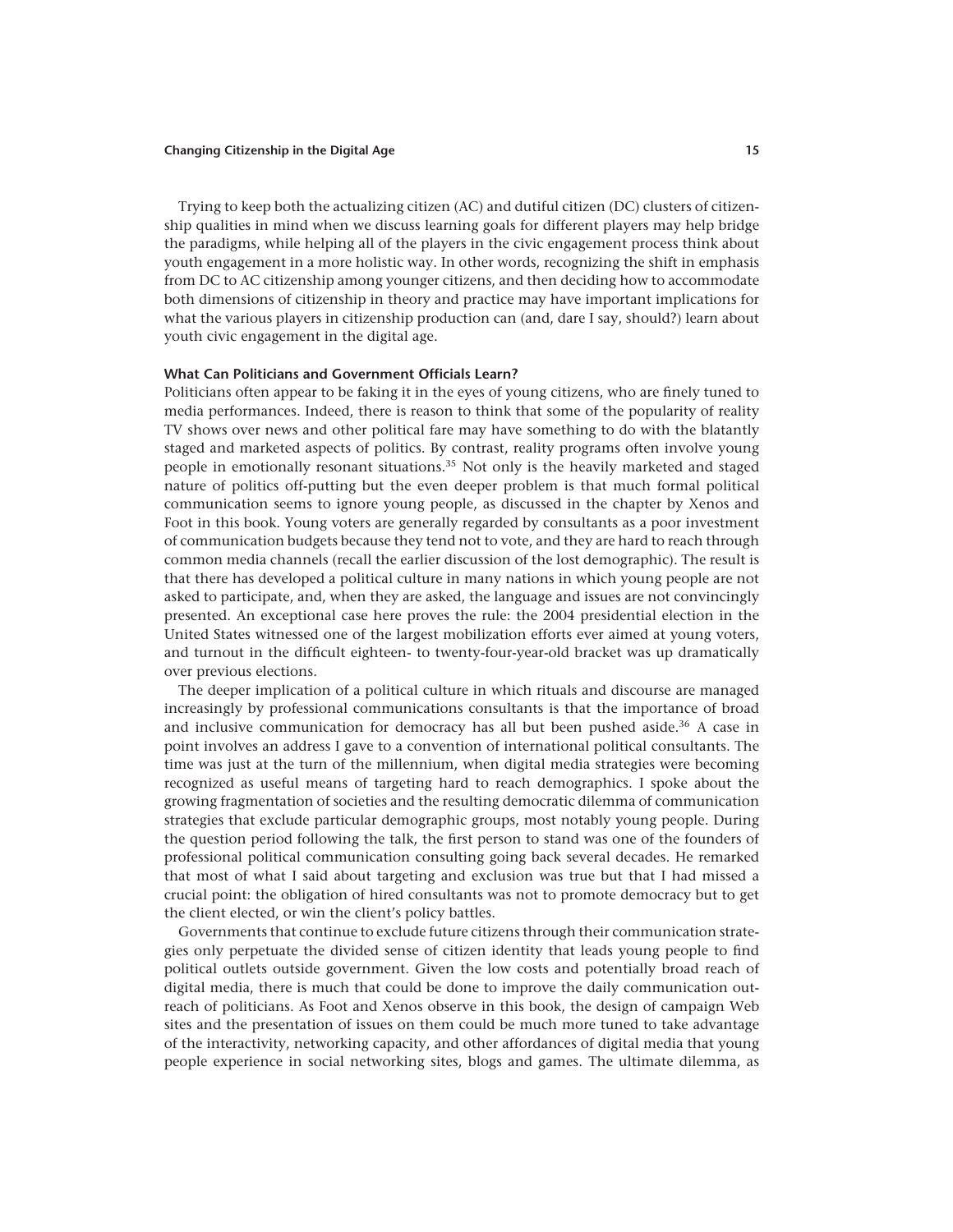noted earlier, is the reluctance to yield some degree of control over political communication content to the audience. The top-down, one-way model of communication was much more in tune with the DC citizenship style. It simply does not work with AC citizens. This is the central point of Coleman's concluding chapter.

In addition, public officials must move beyond the posturing that brands youth social sites as magnets for predators, and showcases for other undesirable behaviors. Such positions may make news, but they stigmatize young people and undermine the authenticity of the places where they gather online. As Montgomery notes in the next chapter, a more productive policy concern is to ensure what has become known as "net neutrality." The very future of public information traveling over digital networks is threatened if service providers can impose restrictions on categories of noncommercial content.

#### **What Can Educators, Policymakers, and Community Youth Workers Learn?**

The groups that may be both the most important and the most out of touch with the shifting citizen identity patterns of youth are educators and education policymakers. Most of those who preside over curriculum decisions and policies continue to be older-generation DC citizens who assume that their model of citizenship needs to be acquired by future generations. Added to this common misperception are the intense political battles over the moral and political content of school curricula of recent years. The politicization of education on many fronts reinforces a conservative and actively off-putting approach to civic education found in many and perhaps most public schools, particularly in America. Indeed, it is probably not too big a stretch to propose that the majority of school civics experiences for those coming of age in contemporary society fall into one of two categories: (1) little or no civics content or (2) courses that stick to academic coverage of basic government functions and present unappealing perspectives on the subject. Most courses in public schools are thoroughly cleansed of the kinds of political issues and active learning experiences that young people might find authentic and motivating.

Consider some evidence for these generalizations.<sup>37</sup> A study of the top three high school civics texts indicated that they contained references to few political issues. Moreover, protest politics was presented as an historical throwback to days before people won their civil rights. And government was idealized in terms of its representative and responsive capacities.<sup>38</sup> One could not design an experience less likely to be believed, and less likely to engage with the preferences of AC citizens for personal contact with important issues and shared peer-to-peer communication about them.

The alternative to such ideologically rigid DC education appears to be no civics education at all. It is noteworthy that No Child Left Behind has left citizenship standards far behind math and reading in the priorities of schools. Many school systems have no standards for civic knowledge, much less, guidelines for the acquisition of citizen skills that might aid participation later in life. This trend has developed over the last several decades. A Carnegie/CIRCLE report on the Civic Mission of the Schools noted that in 1949, a course called "problems of democracy" appeared on 41.5 percent of high school transcripts. Students in those courses typically learned about government by discussing contemporary issues, often supplemented by newspaper reading assignments. That course appeared on fewer than 9 percent of transcripts by the early 1970s, and has by now almost completely disappeared.<sup>39</sup>

Another telling sign of educational policy neglect and misdirection is that the principal national assessment guide for civics (National Assessment of Educational Progress) almost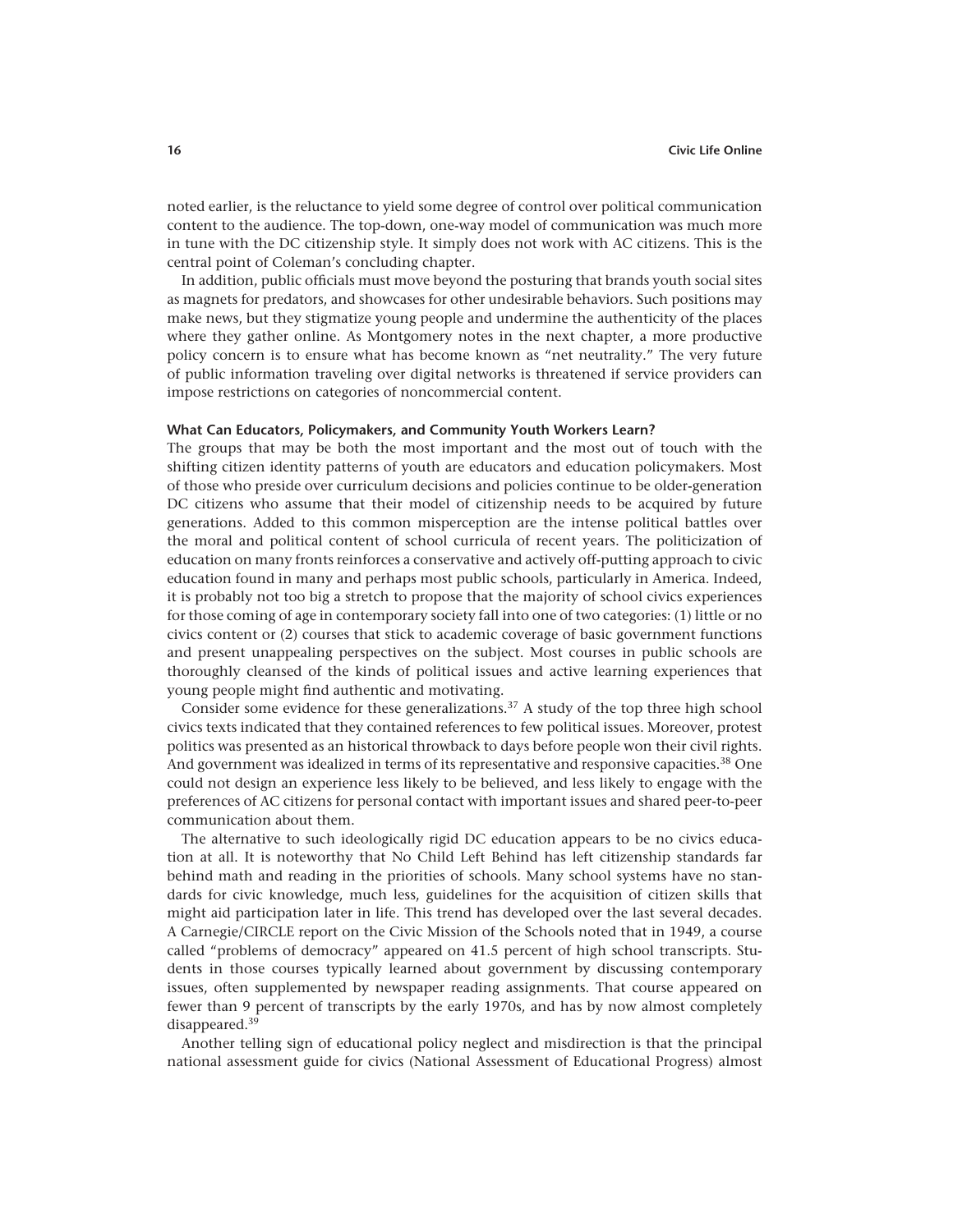exclusively measures historical and constitutional knowledge. There is little or no attention to student civic orientations, engagement levels, or skills that might enable the discussion of real political issues. As Peter Levine has noted, the predominant approach of government civic education policy and funding is to avoid controversy, active student engagement, and even voter registration.<sup>40</sup>

This profile of contemporary civic education is bleak, particularly in light of the information and communication opportunities afforded by digital media technologies that are already familiar to most young people. In many cases, it is unclear whether having no curriculum is better or worse than having one that actively clashes with young people's sense of political reality and meaningful personal expression. There are, of course notable exceptions to these trends, and many foundations and progressive educators are experimenting with creative alternatives. The chapters in this volume by Bers and Rheingold illuminate the kinds of interactive, communication-driven curricula that might better engage the political identities of young citizens.

There is need for caution and considerable creativity in thinking about implementing more creative approaches to engage young people in communication with each other about real political concerns. For example, a civic education project that I operated in Seattle aimed to offer young people direct experiences with issues in their communities.<sup>41</sup> The idea was to combine community issue surveys and face-to-face meetings with policy officials, while introducing students to communication skills such as classroom deliberation, all in the context of an information rich online news environment. Students were also invited to participate in chats and to design other networked communication applications to develop a public voice about their newly defined issues. It soon became apparent that the more progressive private schools were already doing much of this in one way or another, and most of their students even had their own laptops. At the other extreme, the poorest of the public schools presented infrastructure obstacles for even getting a single computer in some classrooms. In addition, many teachers faced pressures to teach conservatively from textbooks, due to the lack of time and resources needed to fashion community projects for their classes. In settings less progressive than Seattle (and, not infrequently, even there), teachers also face added pressures from parents who are suspicious of bringing many public issues into the schools. To top it off, students in the lowest achieving schools typically had the strongest antipathy toward politics and government, many having experienced them only in negative ways involving law and social service encounters. Yet the at-risk students and their teachers who managed to navigate these obstacles typically produced some of the most powerful projects proposing actions to address their community issues. These students developed impressive public voices using a variety of digital media, from interactive Web sites to streamed video public affairs programming.

In subsequent years I have followed the Student Voices project as it has been put on self-sustaining footing in the schools. What seems to stick for all but the most dedicated teachers are the free curriculum downloads. The core community project and peer-to-peer communication experiences have withered due to lack of time, technology resources, and other support. The encouraging lesson from this project is that it is possible to engage even the most challenging at-risk populations, and raise civic skill levels. The discouraging lesson is that the obstacles facing those populations and their schools often prove hard to overcome.

The lesson of formal civic education is often that the civically rich get richer and the poor become discouraged. These realities make the kinds of civic communication skill sets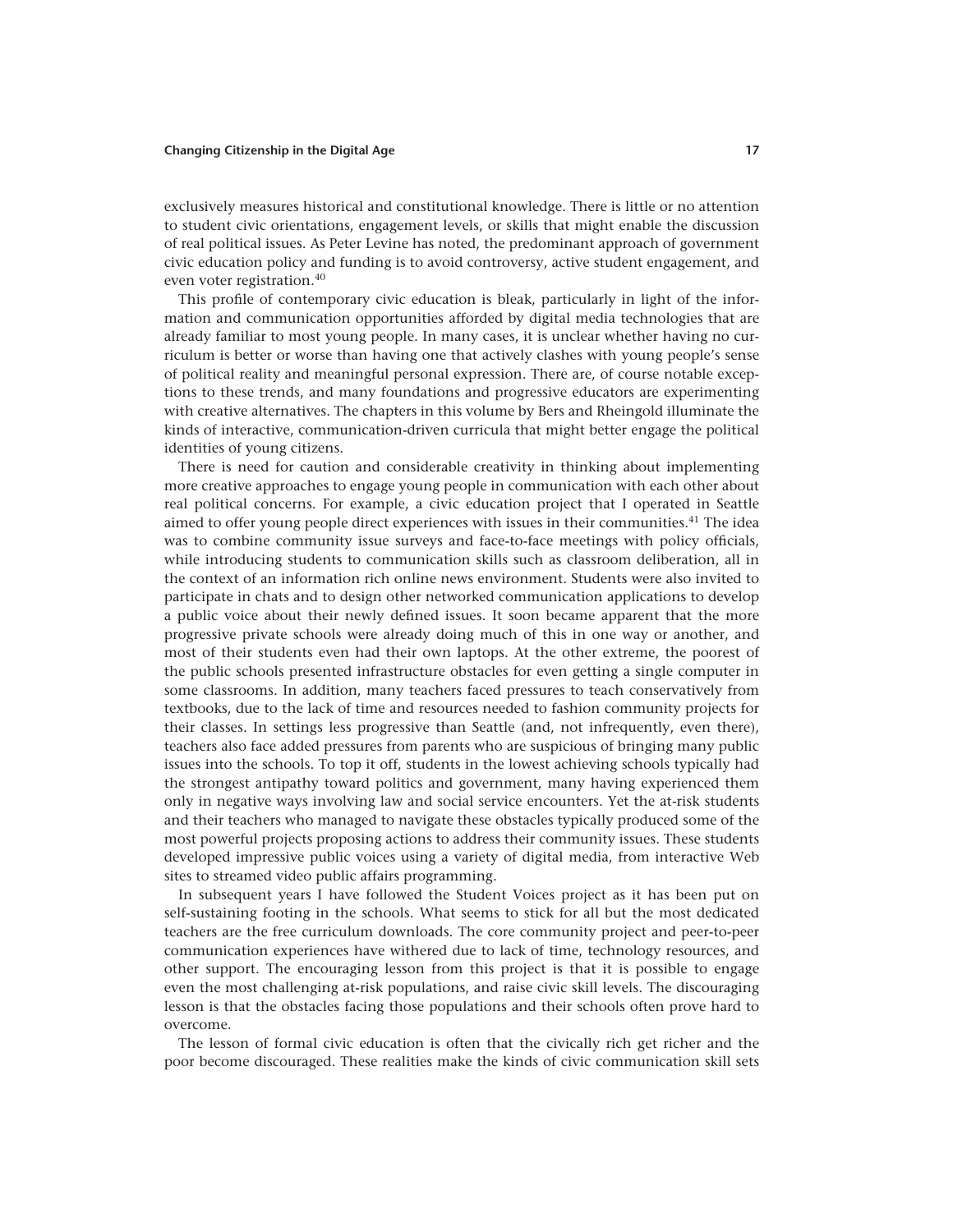recommended by Rheingold in this volume seem flexible and relatively low-cost additions to current educational approaches. They also make it wise to attend to the cautionary notes sounded by Levine. Even if young people are given the skills and resources to build networks for themselves, there is the important question of "if they build it, will they come?" Levine discusses the potential for discouragement among young people who develop blogs and other networking technologies only to discover that they receive little reaction from the outer world. At the same time, this possibility must be weighed against the distributed and hyperlinked properties of digital networks that Benkler regards as keeping even potentially isolated nodes in easy range of activation and inclusion. The capacity for broad linking of content gives even obscure sites the potential to reach large numbers of people and to jump media strata, sometimes, even pushing content from the personal level to large audience media. Still, we need to learn how to help the majority of solitary young bloggers and content producers join their voices more effectively with others.

## **What Can Operators of Youth Engagement Networks Learn?**

An early survey of youth electoral engagement sites in the United States found that the often well-intentioned operations funded by foundations and other public interest organizations suffered several notable digital deficits: the sites tended to be sticky rather than encouraging networking, the kinds of interactive affordances lagged far behind what was then available outside the political media sphere, and perhaps most notably, there was a disconnection between the often vibrant youth sites and the election candidate and campaign sites that lay disturbingly out of reach.<sup>42</sup> Some of these problems have been remedied, as demonstrated in the far greater networking among youth sites in recent elections. However, the curious disconnect between the youth engagement sphere and the sphere of elections and government remains a stubborn problem. In part, the problem is due to the earlier mentioned combination of neglect and misapprehension of young people and their communication preferences by politicians and government. Perhaps until politicians and governments find ways to communicate a politics that seems authentic and inviting to young citizens these disconnections will persist.

These concerns aside, there is a growing and, in many ways, thriving collection of youth political engagement opportunities online. Montgomery and her colleagues have documented the evolution of many of these sites and networks here and elsewhere.<sup>43</sup> However, there are important issues that remain to be addressed so that those who design and operate the youth engagement sphere may better learn what works and what doesn't. To begin with, there remains an often alarming gap between government and foundation operations and youth-built networks in terms of the communication affordances, the content, and the degree of control offered to youth. This is the focus of Coleman's chapter in this volume. The key seems to be recognizing the changed citizenship styles of young people, and their growing preference for relatively nonhierarchical networks that enable free exploration of ideas. Government and foundation sponsored sites are often reluctant to allow young visitors to define and expand the bounds of politics.

When success models for youth civic networks are identified, they need to be studied and shared. This book includes a detailed look at one of the largest and most successful youth civic networking and communication operations, TakingITGlobal. In their chapter Raynes-Goldie and Walker discuss various youth engagement sites in contrast to social sites such as MySpace, and discuss issues of sustainability, growth, mission, and limits on control and content in a successful youth engagement network.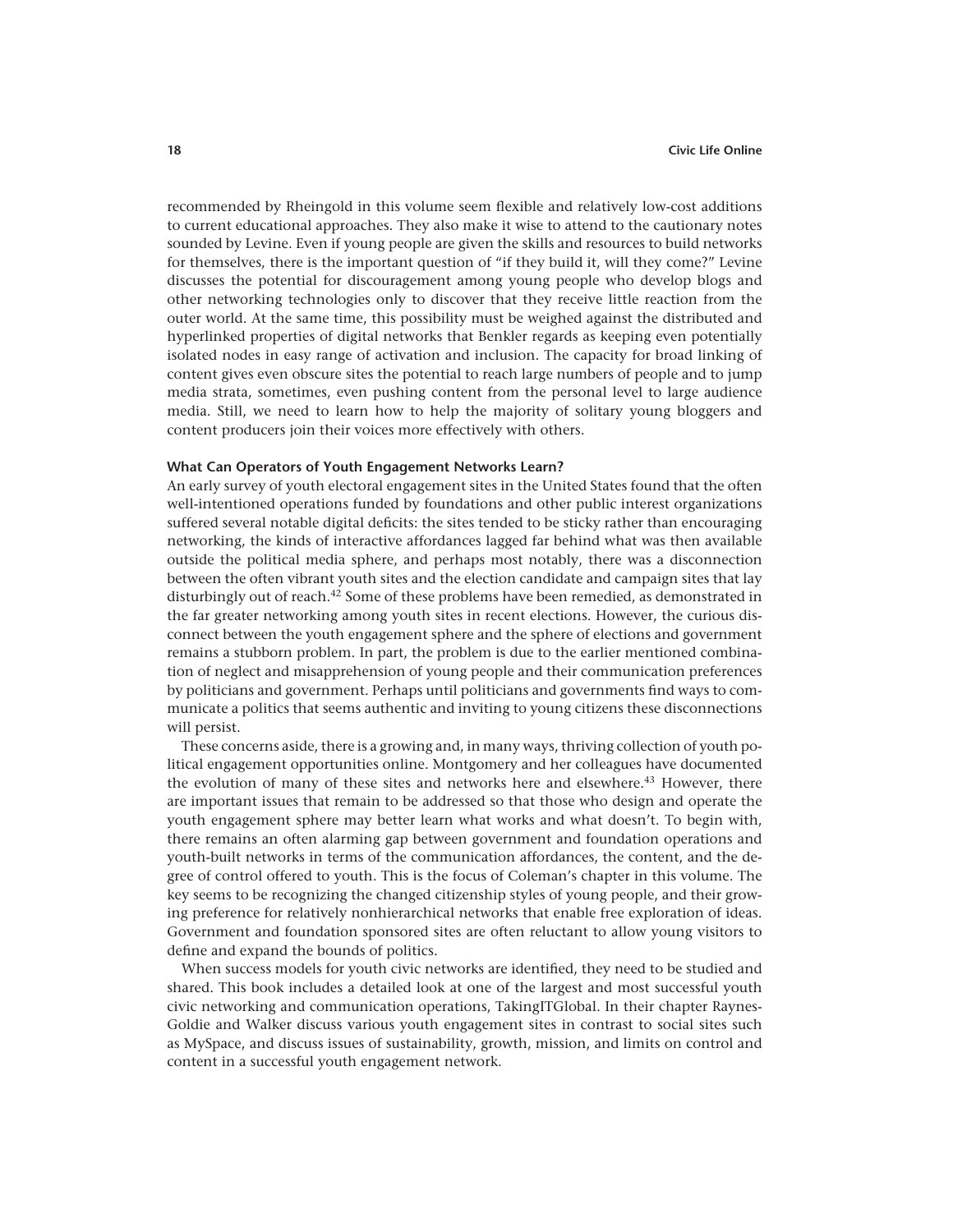### **What Can News Organizations and Information Producers Learn?**

Surely one place to begin reconnecting AC citizens to government is rethinking the learning process surrounding the uses of political information. In this digital society, the axiom that information is power is more appropriate than ever. Yet, given prevailing AC attitudes about conventional *dutiful citizen* politics, it is not surprising that there is correspondingly little interest among young citizens in following current issues and events in the news—at least as the news is typically constructed and presented. Most young people simply do not believe that following and learning about various issues will translate into the power to help decide them. Strong (daily) levels of interest in politics are expressed by barely 13 percent of eighteen- to twenty-four-year-olds, compared to more than twice that level among those over fifty-five. Interest levels in the news reflect interest levels in politics.<sup>44</sup> Only 17 percent of eighteen- to twenty-four-year-old women say they follow what is going on in government and public affairs most of the time, compared to nearly half of women over fifty.<sup>45</sup> Twentyeight percent of men in the younger demographic bracket claim to follow political news, but more than 60 percent of men over fifty say they actively follow politics. The important point here is not just that there is a generation gap in connecting to conventional politics but also that it has grown steadily over the past several decades.<sup>46</sup> Young people are more tuned out than were their corresponding peers at any point in the last half century. Even in political systems with strong commitments to high quality public service radio and TV news, and cultures of strong adult engagement, the arrival of commercial television—with its cheap news formulas of mayhem, scandal, and crime—quickly drew young audiences. And those young commercial news viewers put politics and government affairs near the bottom of their attention ladders, well below crime, accidents, sports, and weather.<sup>47</sup>

Part of the problem here is surely that conventional news is designed for DC citizens. At its best, it is generally information rich, but also filled with the views of officials and government authorities, and it generally lacks much in the way of citizen voices or action ideas. The DC citizen is the "informed citizen," an ideal that dates from the progressive model of objective reporting and informed citizenship that emerged in the United States nearly a century ago.<sup>48</sup> The informed citizen is supposed to take abstract, impartial information and then decide how to apply it. This model simply doesn't work for AC citizens. They are skeptical of official versions of events. They prefer to help assemble and deliberate about information. And above all, they seek information that is attached to values and activities they know and trust. The AC citizen is more inclined to seek integrated information that comes with action options, and to participate in the evaluation of information on which decisions about action are based.

There are many lessons to be learned about how to create news and information for AC citizens, and they tend to begin with involving the audience in the information process itself. Part of the solution is to make information interactive, and to involve the audience in the rating, editing, evaluation, and commentary processes. There are models from the early days of Internet news suggesting that this can be done effectively within narrow communities of interest and among activist networks: Slashdot uses a collective editorial and rating technology that produces high-quality information as viewed by its audience; Plastic pioneered a blog-driven news format; and Indymedia introduced an audience-produced, but generally unedited, news-commentary-action format. Many experiments now exist with collective editing and quality control involving the audience in the information production process. Many of these information experiments raise issues of credibility that are explored in the volume edited by Metzger and Flanagin on that subject in this series.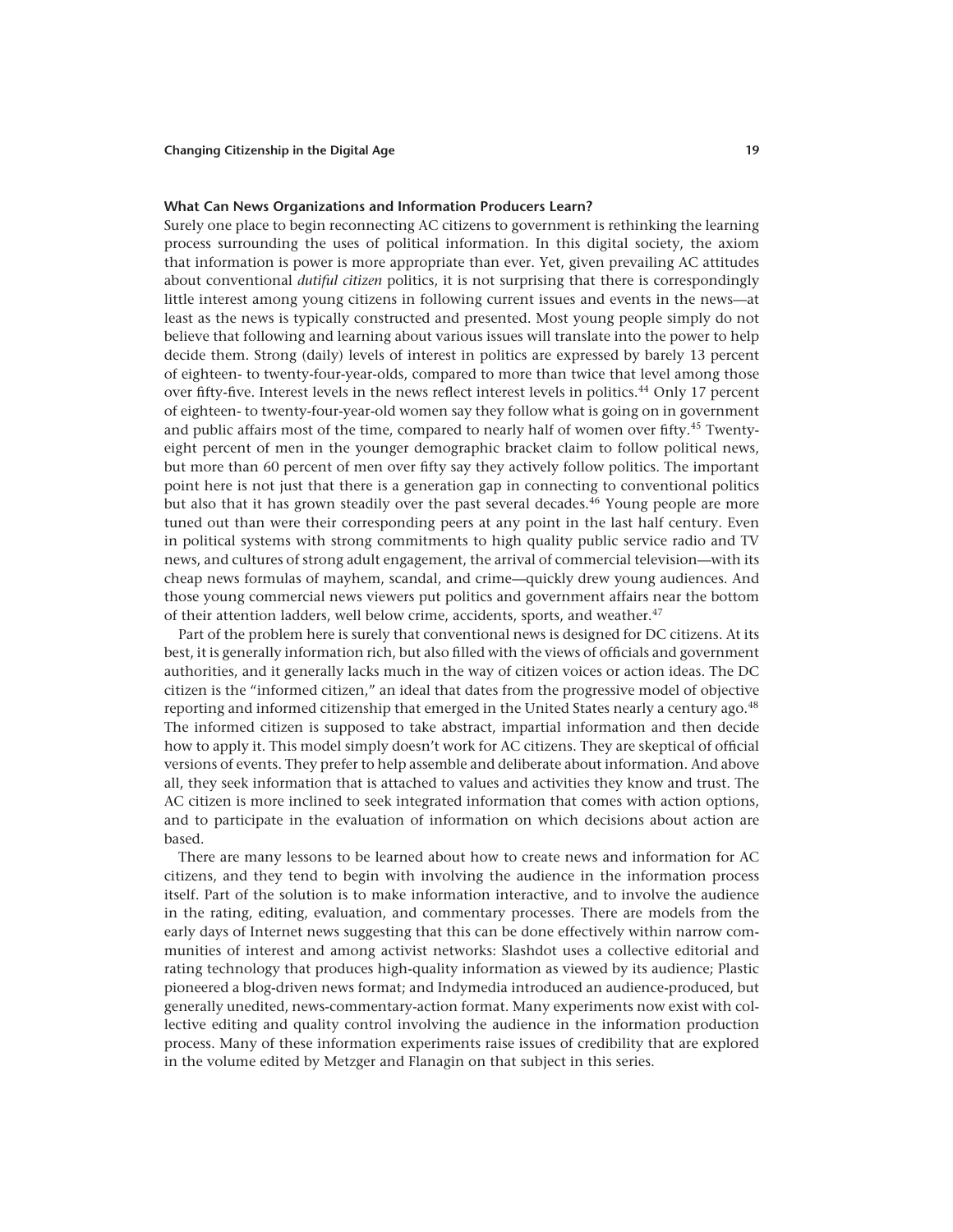The paramount issue in assessing the credibility of more engaging news formats should not be to compare them to the current DC standard of balanced, politically neutral, "objective" news that is disconnected from action opportunities. That standard, like the style of citizenship on which it is based, is fading. News of the future is more likely to follow the logic of the BBC experiment I*Can*, which anchors the news in civic networks organized around issues as defined by news audiences themselves.<sup>49</sup> The resources of the news organization in this model are aimed at helping citizens organize effectively on issues they care about. Perhaps much of the news agenda of the future will be driven by such audience affinity networks. On the downside, the BBC project tends to be aimed at connecting citizens to government, and it is not particularly well suited to the more diffuse kinds of activities that may cluster in AC politics. Moreover, there is little specific communication with younger citizens on their own terms, making it unclear whether such information formats can help young people engage effectively with conventional political processes. Perhaps the ultimate question in this chain of possibilities is whether those who hold power in government and business will be receptive to sharing power when younger citizens eventually challenge it, as they probably will.

### **What Can Young People Learn?**

A theme running through many of the chapters in this volume is that young people can better learn how to transfer skills they are already using in other online experiences to more conventional arenas of politics. They can also be encouraged to acquire additional skills that actively enable the formation of public voice both in their social networks and in more explicitly political contexts. Given even minimal learning opportunities, the core AC citizenship concerns seem strong enough among enough young people to motivate the continued creation and growth of impressive youth engagement networks focused on issues such as environment, global justice, and human rights. The connections to conventional politics and government, however, may continue to be thin. The embrace of the traditional core of politics—elections and interest representation in policy processes—may not come easily for generations with such deep skepticism toward politicians and parties. It might help if those offering DC approaches to civic education, community participation, or news more often included protest, governmental reform, and activism as legitimate considerations.

Young people may be right in sensing that politics in nations such as the United States is an insider game requiring money and connections, and, thus, not for them. However, the opportunities to apply considerable political pressure for reforms are now available through digital media networks. Perhaps those networks can be dedicated to the task of political reform. The next social movement may well launch demonstrations from desktops and cellular phones. It may write its own news and gain large audiences for it. Indeed, early efforts to mobilize large-scale protests targeting particular governmental actions (war, media deregulation, and immigration reform) have shown the power of networks in action. The question is whether generations as distant from government as recent ones will find the time, energy or relevance to reform the system.

### **What Can Scholars Learn?**

Many scholars have discovered a shift in value patterns in postindustrial democracies in which people (particularly younger citizens) are more inclined to become interested in personally meaningful, lifestyle-related political issues, rather than party or ideological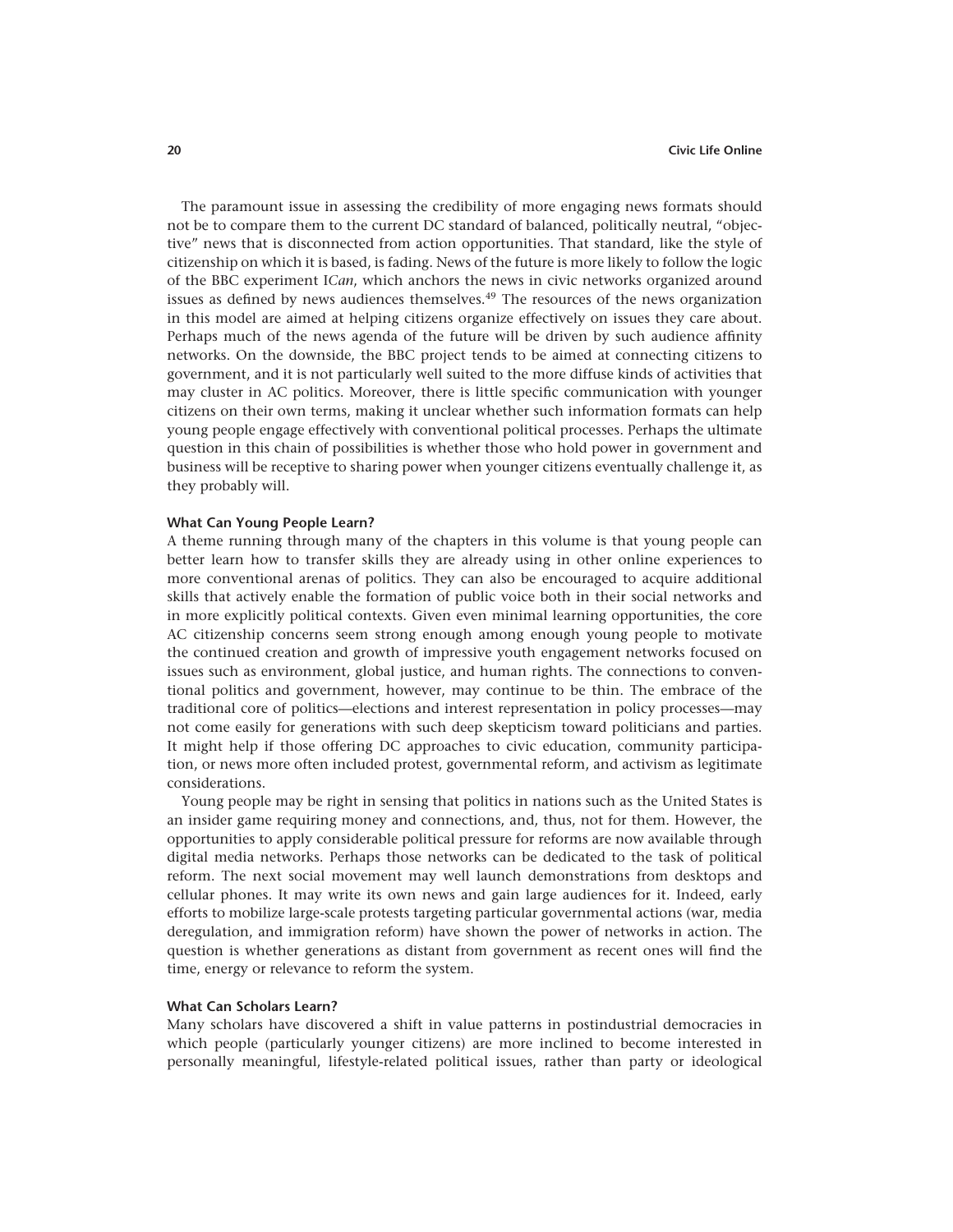programs. These AC citizens seek public commitments and issues that fit with the values at the center of personal lifestyles, giving rise to sharp trends in consumer politics, for example.<sup>50</sup> Not surprisingly, scholars and researchers who tend to focus on more personally expressive aspects of youth politics tend to resonate with the engaged youth paradigm. Meanwhile, scholars who continue to emphasize the importance of various government-centered activities such as voting and following public affairs tend to embrace the disengaged citizen paradigm, even as they may recognize the rise of alternative forms of political action among young people.

What is needed is research that combines principles underlying both citizenship styles. That is, research aimed at identifying and assessing strategies of engagement that appeal to AC citizens while creating connections to government that help promote DC democratic ideals. Research that leans too heavily on one side or another of the citizenship divide will only contribute to sustaining the paradigm conflicts that cloud our understanding of civic engagement.

### **Conclusion: Two Scenarios of Youth Engagement**

Depending on how the above learning scenarios play out, there are several different scenarios for future youth engagement. It is important to understand that these developments need not be left to their own evolution or devolution. In the process of synthesizing what we know about youth engagement we—academics, educators, educational policymakers, NGOs, journalists, foundations, public officials, and young people—can make choices about what outcomes are desirable and how to nurture them.

If nothing is done to bridge the paradigms, the default scenario will likely be persistent youth disconnection from conventional politics, with little reconciliation of the gap between AC and DC citizenship styles, and continuing unproductive paradigm battles in the academic world. The flip side of this scenario is the continued growth of youth (AC) politics "by other means": political consumerism, pressures on entertainment product ownership and distribution, and issue networks spanning local and global concerns. This scenario will do little to bring young citizens meaningfully back to government, and it will continue to provoke unproductive debates about engagement and disengagement that talk past each other in academia, education, foundations, and government policy circles.

A second scenario utilizes the possibilities for convergence of technologies and political practices to bring vibrant experiences of politics into classrooms, youth programs, and yes, even elections, showing young people how their concerns can gain public voice within the conventional arenas of power and decision making. This scenario requires more creative research paradigms that combine AC and DC citizen qualities into realistic scenarios for engagement that can be implemented and assessed.

The most important question before us is: What kind of democratic experiences would we choose for future generations? This is a properly political question, yet it is one that often chills creativity among government officials, educators, and NGOs—the very players with the capacity to make a difference in the political futures of young people. The outcomes for youth engagement, insofar as they involve the restoration of positive engagement with government alongside creative and expressive personal communication, depend importantly on the adults who shape the early political impressions of young people. Are politicians, parents, educators, policymakers, and curriculum developers willing to allow young citizens to more fully explore, experience, and expand democracy, or will they continue to force them to just read all about it?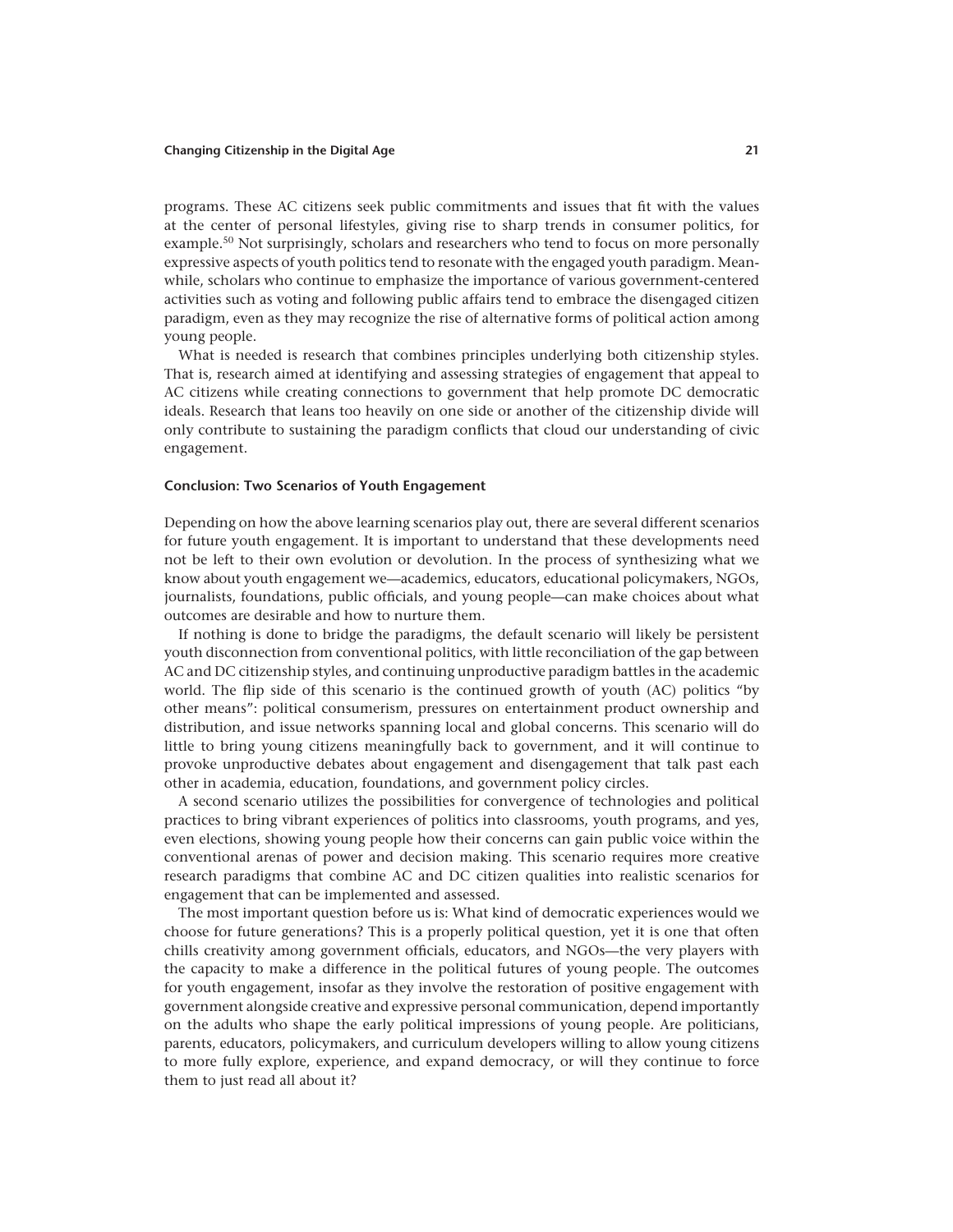#### **Notes**

1. Nina Eliasoph, *Avoiding Politics: How Americans Produce Apathy in Everyday Life* (New York: Cambridge University Press, 1998).

2. W. Lance Bennett, Civic Learning in Changing Democracies: Challenges for Citizenship and Civic Education, in *Young Citizens and New Media: Learning and Democratic Engagement*, ed. Peter Dahlgren (New York: Routledge, 2008).

3. Stephen Coleman, From Big Brother to Big Brother: Two Faces of Interactive Engagement, in *Young Citizens and New Media: Learning and Democratic Engagement*, ed. Peter Dahlgren (New York: Routledge, 2008).

4. See Anthony Giddens, *Modernity and Self-Identity: Self and Society in the Late Modern Age* (Stanford: Stanford University Press, 1991); Ronald Inglehart, *Modernization and Postmodernization: Cultural, Economic, and Political Change in 43 Societies* (Princeton, NJ: Princeton University Press, 1997); W. Lance Bennett, The UnCivic Culture: Communication, Identity and the Rise of Lifestyle Politics, *P.S.: Political Science and Politics*, 31 (December 1998): 741–61.

5. See, for examples, Marc Hugo Lopez et al.,The 2006 Civic and Political Health of the Nation: A Detailed Look at How Youth Participate in Politics and Communities. Center for Information and Research on Civic Learning and Engagement. 2006. Retrieved February 15, 2007. http://www.civicyouth.org.

6. See comments by Jenkins, Ito, Davidson, and Benkler in the MacArthur Online Discussions on Civic Engagement 2006, http://spotlight.macfound.org/resources/CivicEngagement-Online Discussions'06.pdf.

7. Note the recurrent bumping of these paradigms in the exchanges in the MacArthur Online Discussions (2006).

8. Coleman (this volume). See also the recurring discussions of these themes in the MacArthur Online Discussions, pp. 1–15.

9. MacArthur Online Discussions on Civic Engagement, pp. 9–10.

10. MacArthur Online Discussions on Civic Engagement, p. 11.

11. MacArthur Online Discussions on Civic Engagement, p. 6.

12. MacArthur Online Discussions on Civic Engagement, pp. 22–23.

13. MacArthur Online Discussions on Civic Engagement, pp. 1–15.

14. Peter Levine in the MacArthur Online Discussions on Civic Engagement (2006, pp. 15–16).

15. http://www.oxfamamerica.org/newsandpublications/news updates/archive2003/art5892.html. Retrieved January 27, 2007.

16. Judith Torney-Purta et al., Citizenship and Civic Education in Twenty-eight Countries: Civic Knowledge and Engagement at Age Fourteen. International Association for the Evaluation of Educational Achievement. 2001. Retrieved July 19, 2004. http://www.wam.umd.edu/∼iea/.

17. Suzanne Mellor et al., Citizenship and Democracy: Students' Knowledge and Beliefs. Australian Fourteen Year Olds and the IEA Civic Education Study. Report to the Department of Education, Training, and Youth Affairs by the Australian Council of Education Research, 2001, p. 160. Retrieved August 20, 2007. http://www.dest.gov.au/sectors/school education/publications resources/profiles/ citizenship democracy students knowledge.htm.

18. Mellor et al. (2001), p. 160.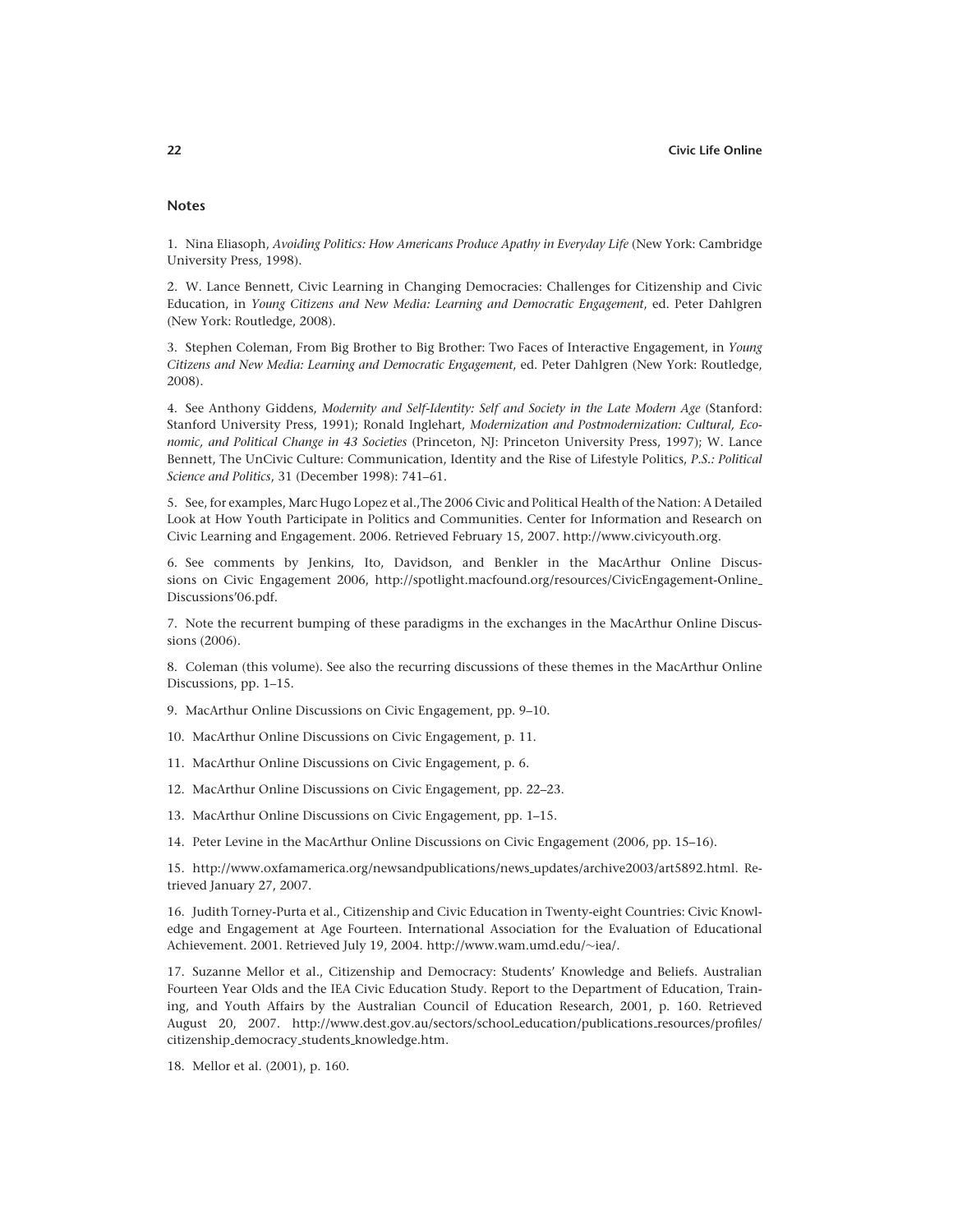19. Scott Keeter et al., The Civic and Political Health of the Nation: A Generational Portrait. Center for Information and Research on Civic Learning and Engagement. 2002. Retrieved September 12, 2003. http://www.civicyouth.org.

20. Ibid.

21. Lopez et al. (2006), p. 29.

22. Howard Rheingold, *Smart Mobs: The Next Social Revolution* (Cambridge MA: Perseus, 2002).

23. Bruce Bimber et al., Reconceptualizing Collective Action in the Contemporary Media Environment, *Communication Theory,* 15 (2005): 389–413; Andrew J. Flanagin et al., Modeling the Structure of Collective Action, *Communication Monographs,* 73, no. 1 (2006): 29–54.

24. Ibid.

25. Christopher Reynolds, The Lost Demo. *Chief Marketer*, 2006. Retrieved February 15, 2007. http://chiefmarketer.com/media360/broadcast cable/marketing lost demo/index.html.

26. Jochai Benkler, *The Wealth of Networks: How Social Production Transforms Markets and Freedom* (New Haven, CT: Yale University Press, 2006). Also available through wikipedia at http://www.benkler.org/ wealth of networks/index.php/Download PDFs of the book, p. 85. Retrieved May 12, 2007.

27. See Robert D Putnam, *Bowling Alone: The Collapse and Revival of American Community* (New York: Simon and Schuster, 2000).

28. See accounts, for example, at http://www.joystiq.com/2005/02/01/world-of-warcraft-causes-riotsin-the-streets/. Retrieved February 15, 2007.

29. Benkler, p. 87.

30. Lawrence Lessig, *Code and Other Laws of Cyberspace* (New York: Basic Books, 1999); Benkler, *The Wealth of Networks,* 2006.

31. Kathryn Montgomery et al., Youth as E-Citizens: Engaging the Digital Generation. Center for Social Media, 2004. Retrieved February 15, 2007. http://www.centerforsocialmedia.org/ecitizens/project.htm.

32. Putnam (2000).

33. For a more developed version of this argument, see Sharareh Frouzesh Bennett, An Analysis of the Depiction of Democratic Participation in American Civics Textbooks, Paper presented at the German-American conference on Responsible Citizenship, Education, and the Constitution, Freiberg, Germany (September 2005): 12–15.

34. Eliasoph (1998).

35. Coleman, this volume.

36. Jay Blumler and Dennis Kavanagh, The Third Age of Political Communication: Influences and Features, *Political Communication* 16 (1999): 209–230.

37. I am indebted to Peter Levine for providing these references.

38. Bennett (2005).

39. Courtesy of Peter Levine, cf. Civic Mission of the Schools (2003). Carnegie Corporation of New York and CIRCLE. Retrieved February 15, 2007. http://www.civicyouth.org/PopUps/CivicMissionof Schools.pdf.

40. Peter Levine, personal communication.